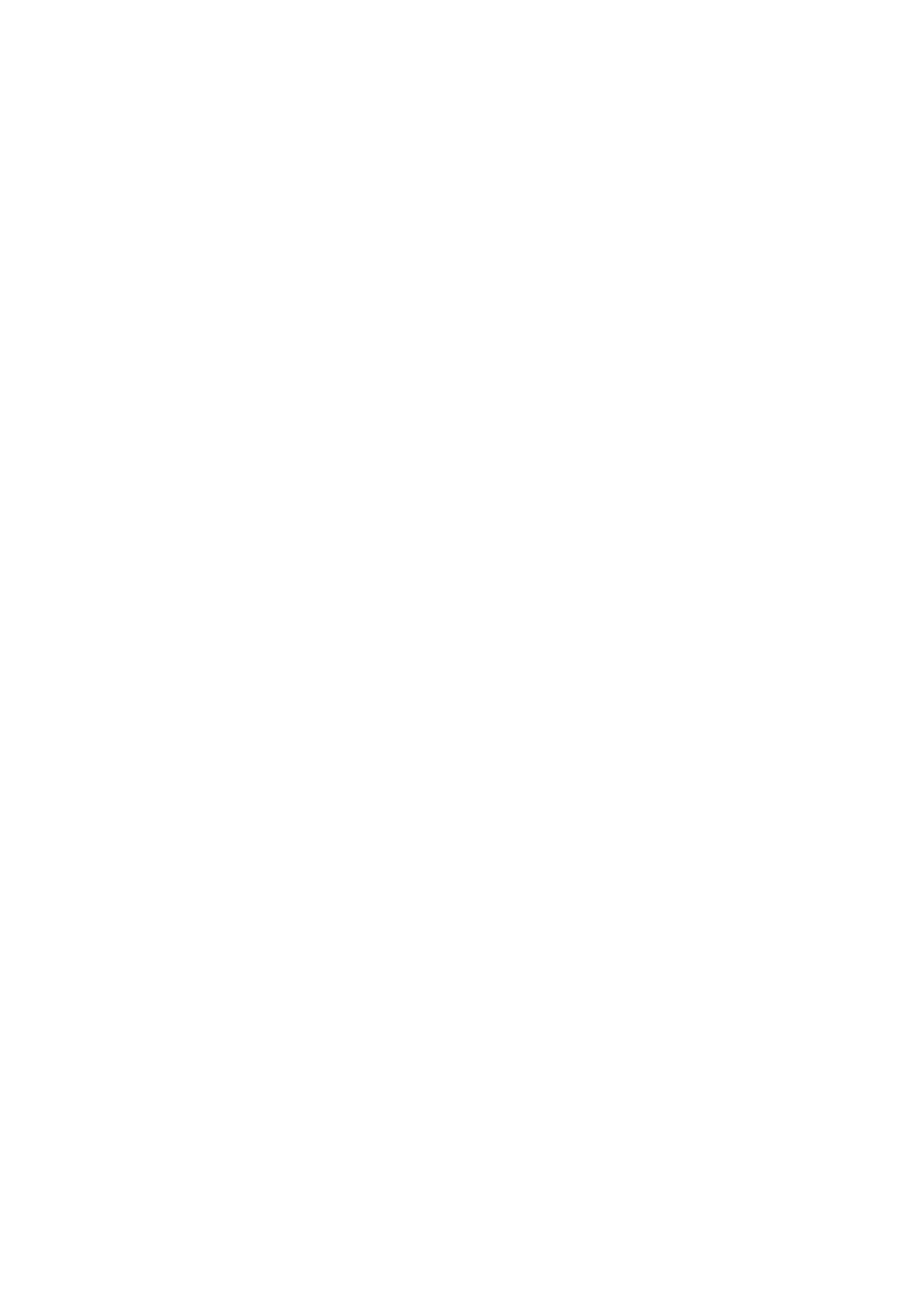# Tracing the Path of Tolerance:

*History and Critique from the Early Modern Period to the Present Day*

Edited by

Paolo Scotton and Enrico Zucchi

Cambridge **Scholars** Publishing

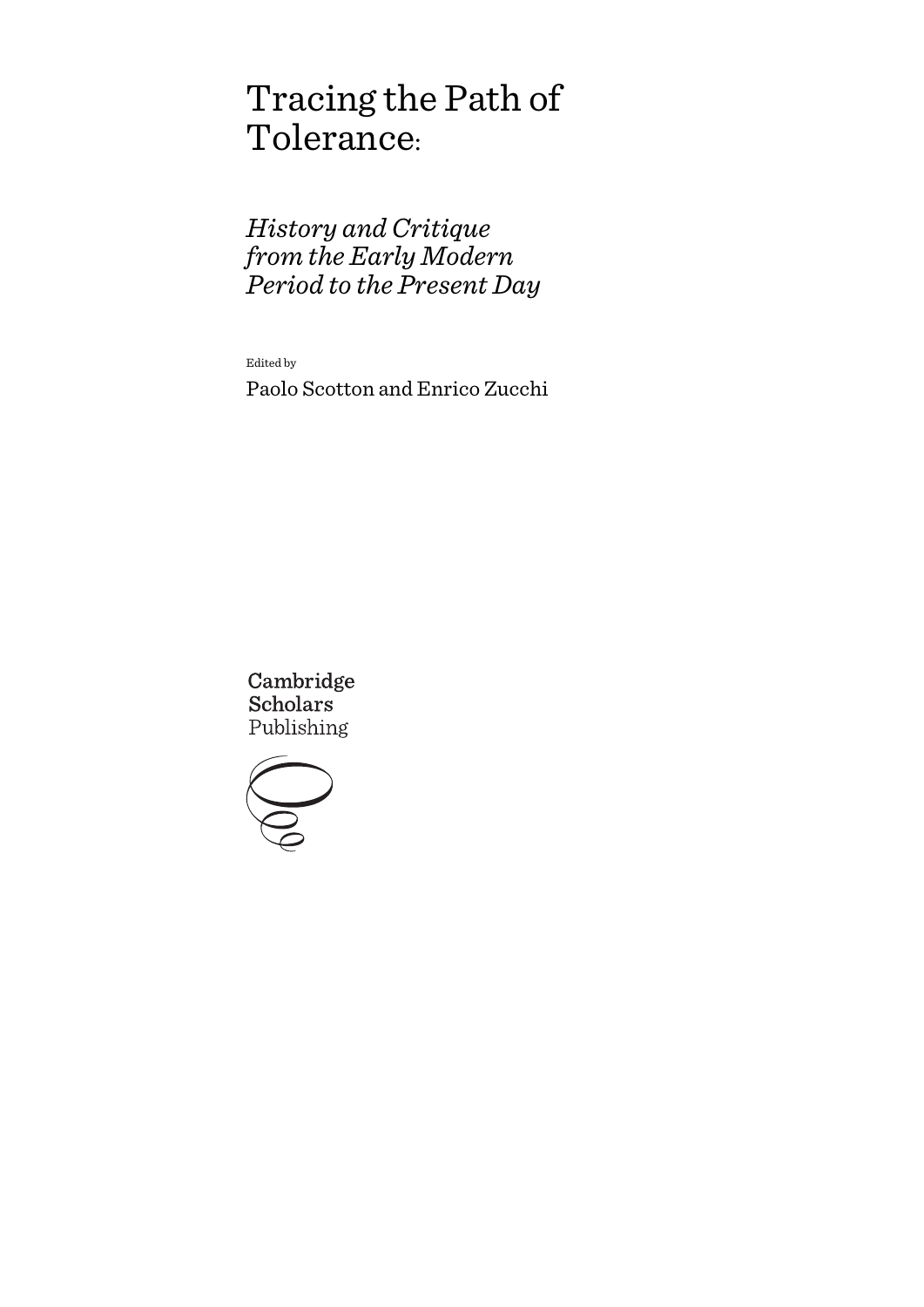Tracing the Path of Tolerance: History and Critique from the Early Modern Period to the Present Day

Edited by Paolo Scotton and Enrico Zucchi

This book first published 2016

Cambridge Scholars Publishing

Lady Stephenson Library, Newcastle upon Tyne, NE6 2PA, UK

British Library Cataloguing in Publication Data A catalogue record for this book is available from the British Library

Copyright © 2016 by Paolo Scotton, Enrico Zucchi and contributors

All rights for this book reserved. No part of this book may be reproduced, stored in a retrieval system, or transmitted, in any form or by any means, electronic, mechanical, photocopying, recording or otherwise, without the prior permission of the copyright owner.

ISBN (10): 1-4438-9764-7 ISBN (13): 978-1-4438-9764-8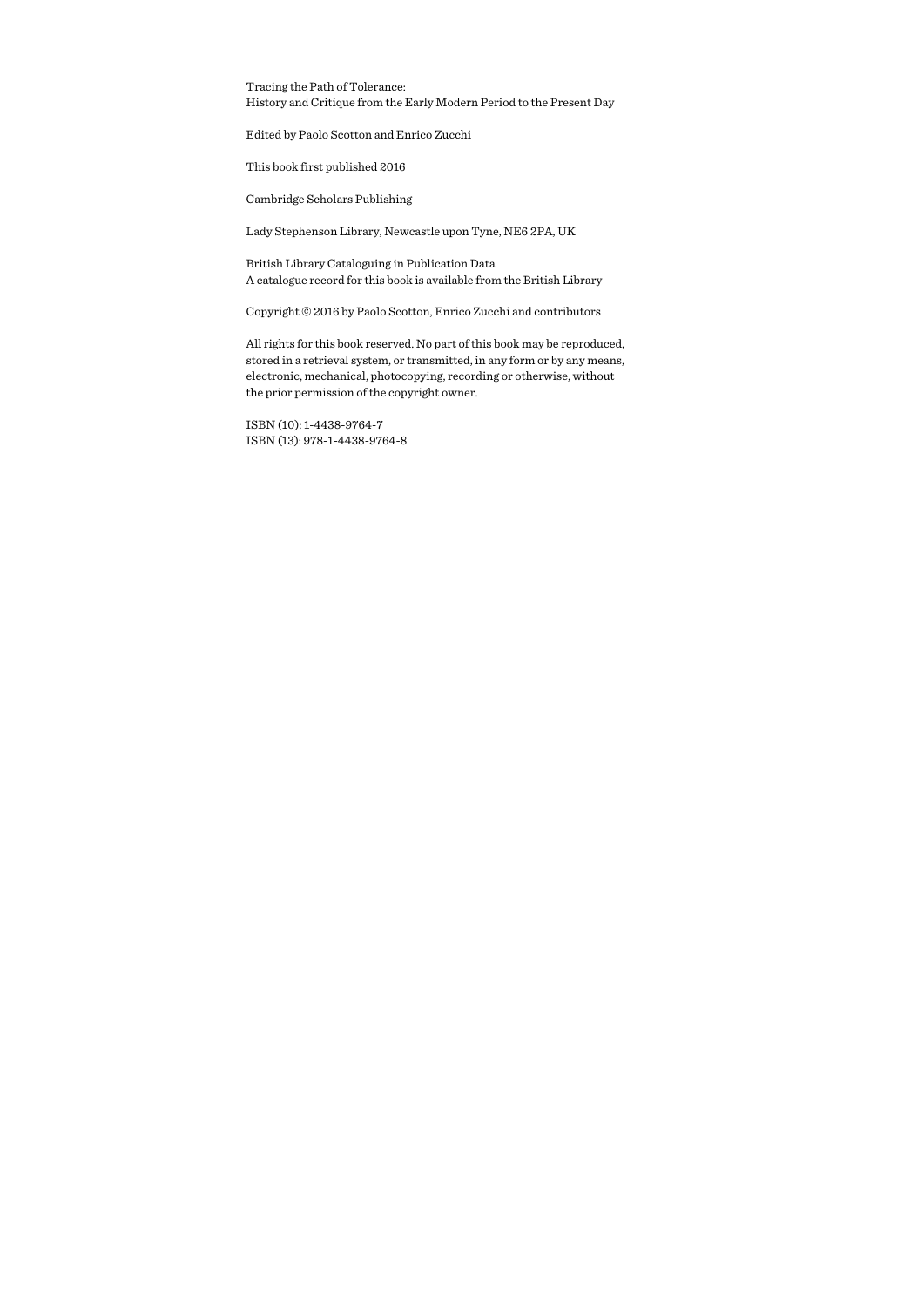# **CONTENTS**

| Questioning Tolerance: The Rough Path of a Weak Notion<br>PAOLO SCOTTON AND ENRICO ZUCCHI                                                     |  |
|-----------------------------------------------------------------------------------------------------------------------------------------------|--|
| PART I. GENEALOGY OF TOLERANCE: THE GROUNDS OF THE POLITICAL<br><b>CONCEPTS</b>                                                               |  |
| La tolleranza nel contesto ispanico del Cinquecento:<br>il caso di Antonio del Corro<br><b>JOSÉ LUIS VILLACAÑAS BERLANGA</b>                  |  |
| A Toleration of the Enlightenment: From Limiting State Power<br>to Empowering Citizens<br><b>JUDITH VEGA</b>                                  |  |
| Matrici ermeneutiche della tolleranza settecentesca: una nozione<br>parassitaria<br><b>MIGUEL GIUSTI</b>                                      |  |
| PART II. 1700: THE CENTURY OF LIGHTS AND SHADOWS                                                                                              |  |
| Jean Le Clerc "giornalista" e teorico della tolleranza<br><b>FABRIZIO LOMONACO</b>                                                            |  |
| Tra giurisdizionalismo e diritto naturale. La tolleranza nell'opera<br>del giansenista Pietro Tamburini (1737-1827)<br><b>ALBERTO CARRERA</b> |  |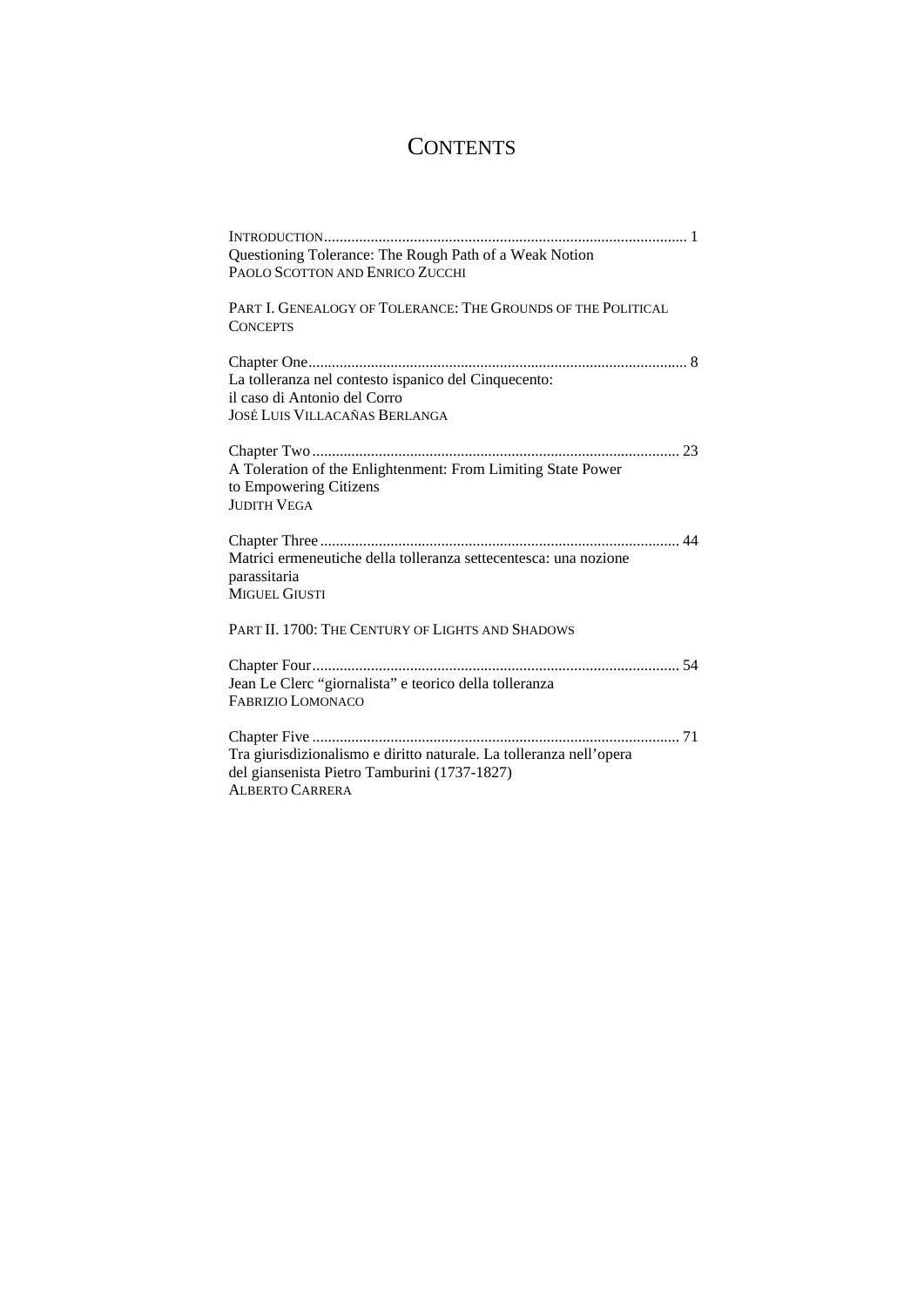#### vi Contents

| The Boundaries of Tolerance: Oppositions to 'Tolérantisme'<br>in the Religious and Juridical Culture of the Late Eighteenth<br>Century |  |
|----------------------------------------------------------------------------------------------------------------------------------------|--|
| <b>ENRICO ZUCCHI</b>                                                                                                                   |  |
| PART III. DEEDS AND WORDS: MULTICULTURAL SOCIETY<br>AND ITS NARRATION                                                                  |  |
|                                                                                                                                        |  |
| "E pur si muove": How Racism and Prejudices are Evolving in France<br><b>VINCENT TIBERJ</b>                                            |  |
|                                                                                                                                        |  |
| (In)Tolerance and Multiculturalism in the UK: The Case of British<br><b>South Asians</b>                                               |  |
| <b>ANGELO MONACO</b>                                                                                                                   |  |
| PART IV. AGAINST INTOLERANCE, BEYOND TOLERANCE                                                                                         |  |
|                                                                                                                                        |  |
| Una casa comune abitata da estranei<br><b>VINCENZO PACE</b>                                                                            |  |
|                                                                                                                                        |  |
| Ectopic Collectivities: Education and the Problem of Tolerance<br>in the Contemporary Philosophical Debate                             |  |
| PAOLO SCOTTON                                                                                                                          |  |
|                                                                                                                                        |  |
| L'altro necessario: obsolescenza della tolleranza<br><b>ADONE BRANDALISE</b>                                                           |  |
|                                                                                                                                        |  |
|                                                                                                                                        |  |
|                                                                                                                                        |  |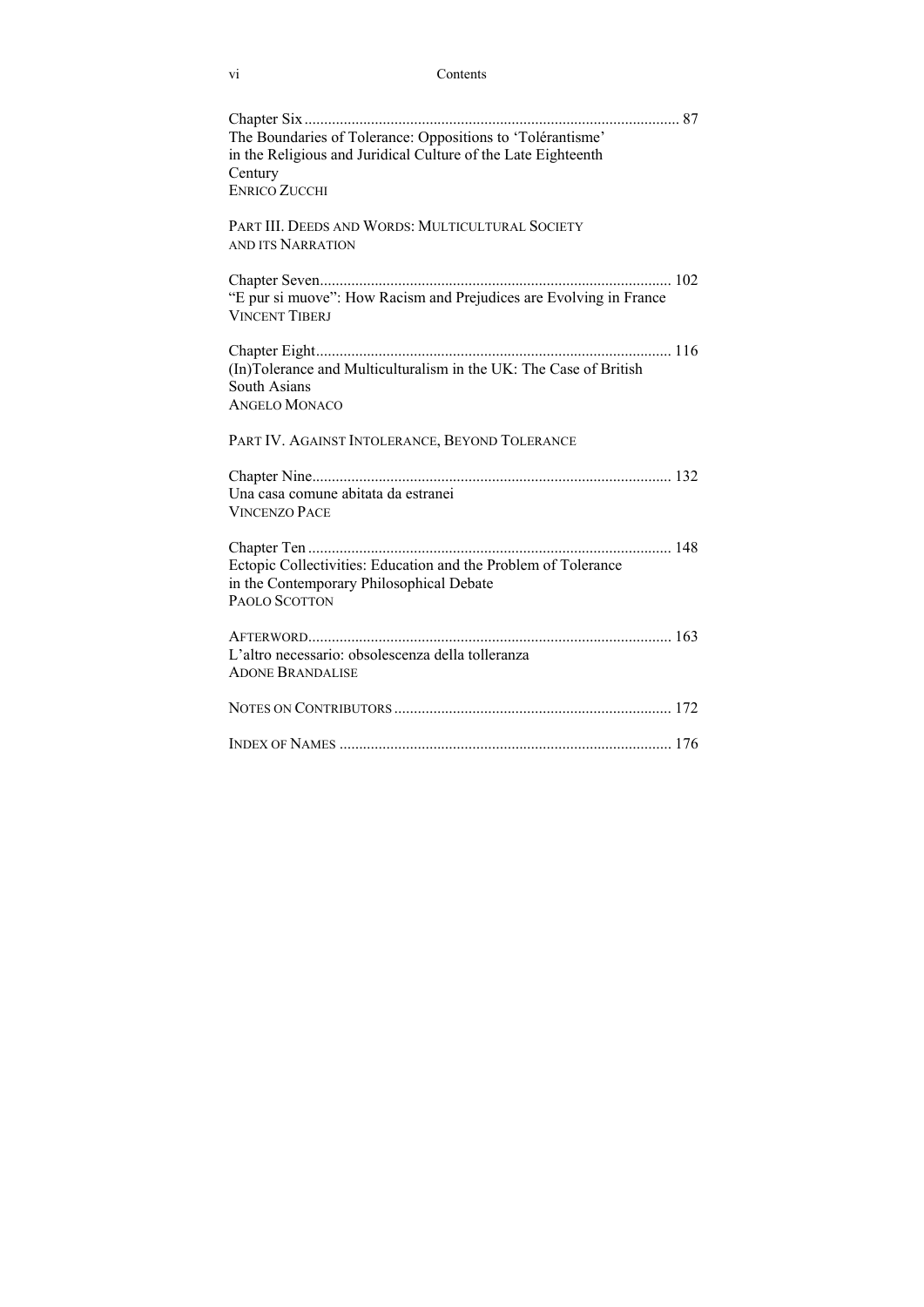### **INTRODUCTION**

# QUESTIONING TOLERANCE: THE ROUGH PATH OF A WEAK NOTION

## PAOLO SCOTTON AND ENRICO ZUCCHI

#### *To the memory of Merio Scattola, who sadly passed away in 2015.*

Throughout the history of political thought, the concept of tolerance has not represented merely an abstract idea, but rather a concrete political public space that has made possible the recognition of those civil and political rights that have contributed to the development of democratic societies. The concept has undergone radical changes over the centuries: from constituting a claim in favour of religious freedom within reformed communities in early modern Europe to a representation of an institutional principle deemed to regulate social life. A concept largely accepted but, at the same time, often criticised, being considered a surreptitious instrument of hegemonic political power.

Marking the anniversary of two extremely significant and divergent publications on tolerance, the entry "Tolérance" in the French *Encyclopédie*, written by Jean-Edme Romilly (1765), and the famous essay by Herbert Marcuse, *Repressive Tolerance* (1965), in which the limits of a passive tolerance were forcefully denounced, we formulated the project of an international conference in order to explore the origins and development of this concept, aiming also to evaluate the validity of such a notion in the current political and social context. Due to the fact that, especially after the *Charlie Hebdo* shooting in January 2015, and the emergence of the migrant crisis, the civic and cultural debate was still dealing with the idea of "tolerance", which often structured the ambiguous policies of national governments and political communities, we questioned, through a call for papers, the international scientific community on this relevant matter, presuming that it was worth reflecting on such a challenging and problematic concept.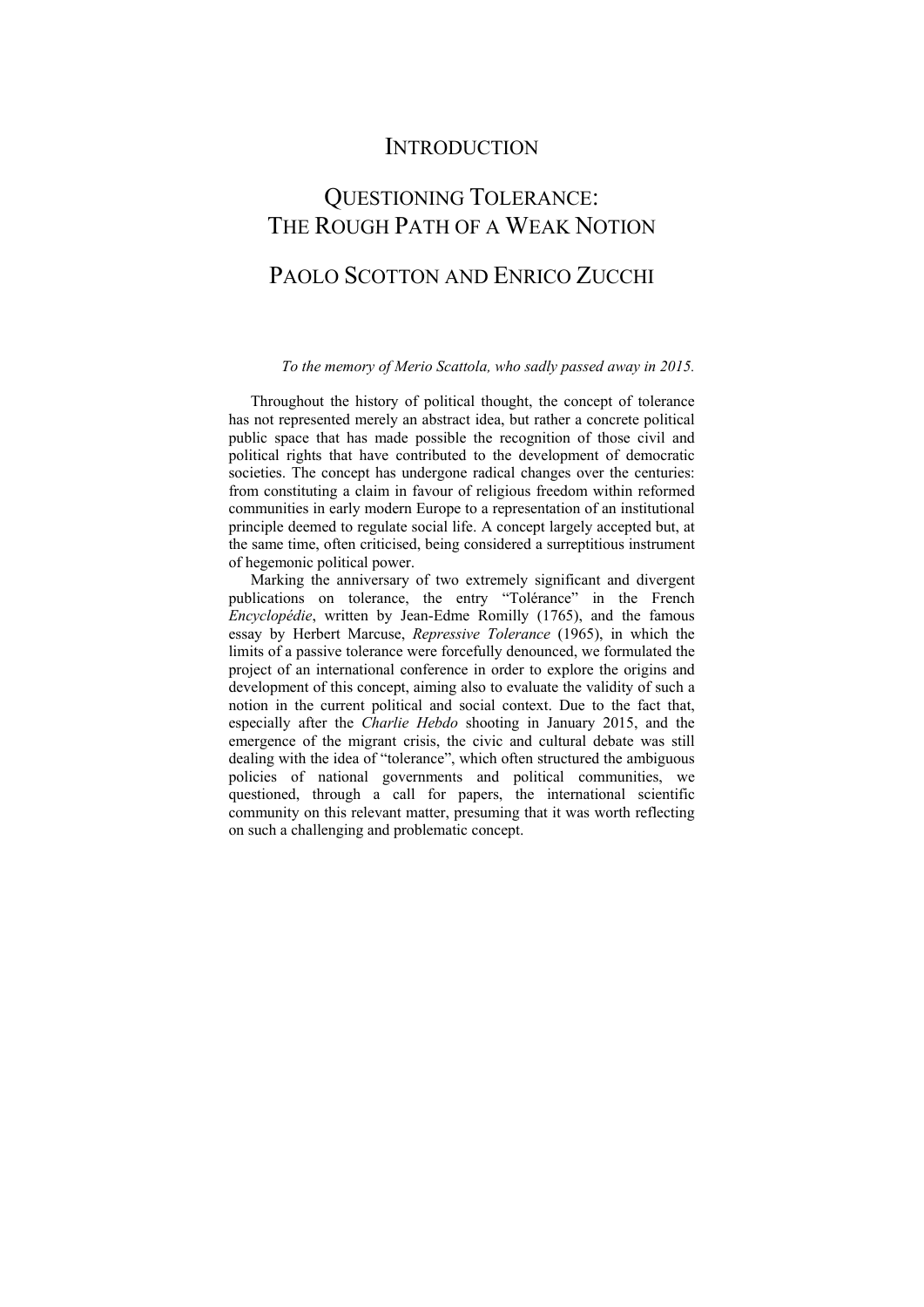#### 2 Introduction

Originating from an international conference held at the University of Padua in May 2015, the present volume tries to map the path of tolerance, analysing the evolution of the idea of tolerance through the centuries from an interdisciplinary perspective. The contributions, written in Italian and in English by international scholars with historical, political, philosophical, juridical and literary backgrounds, also aim to answer an unavoidable question: does the notion of tolerance still represent a concretely positive value, which can be developed within the contemporary democratic policies?

The ten essays collected in this book give a sense of the great breadth of this political concept, shedding light on the relevance of the question of tolerance from different perspectives, disciplines and methodologies. There is surely, however, a unity in divergence, mainly provided by the common awareness of the fragility of an idea and practice that is inextricably intertwined with the political institutions and social relationships that have contributed and still contribute to shaping it.

The first section of the book offers an historic genealogy of this political concept. The first essay, by José Luis Villacañas, presents a very precise description and analysis of the initial momentum in the historical evolution of the concept, by taking into account its definition and application during the early modern period and the wars of religion. In particular, he does this by investigating the figure of a little known Spanish thinker of the sixteenth century, Antonio del Corro, who constitutes, however, an excellent example for understanding the complexity of a concept that, far more than a challenging idea, first represented the source of a possible way of life and coexistence for different religious communities on the European scene. The adventurous biography of and compelling theoretical perspective on this reformed Spaniard reveal how the concept of tolerance firstly aimed to guarantee the survival and legitimacy of different religious perspectives and, in a second phase, to construct a charitable Christian community that could overcome the tragic dissent that was causing a continuous climate of belligerence in the whole continent. It was an attempt that appeared to be utopian and finally failed, but that constituted the seed of the following fruition of the concept during the Enlightenment. The reconstruction of the meaning of tolerance during the seventeenth and eighteenth centuries, and its connection with contemporary debates, are presented in the two subsequent essays by Judith Vega and Miguel Giusti respectively. In particular, Vega traces a genealogy of the concept by offering a compelling and original analysis of the meaning of tolerance during the Enlightenment with references to works by Spinoza, Locke, Kant and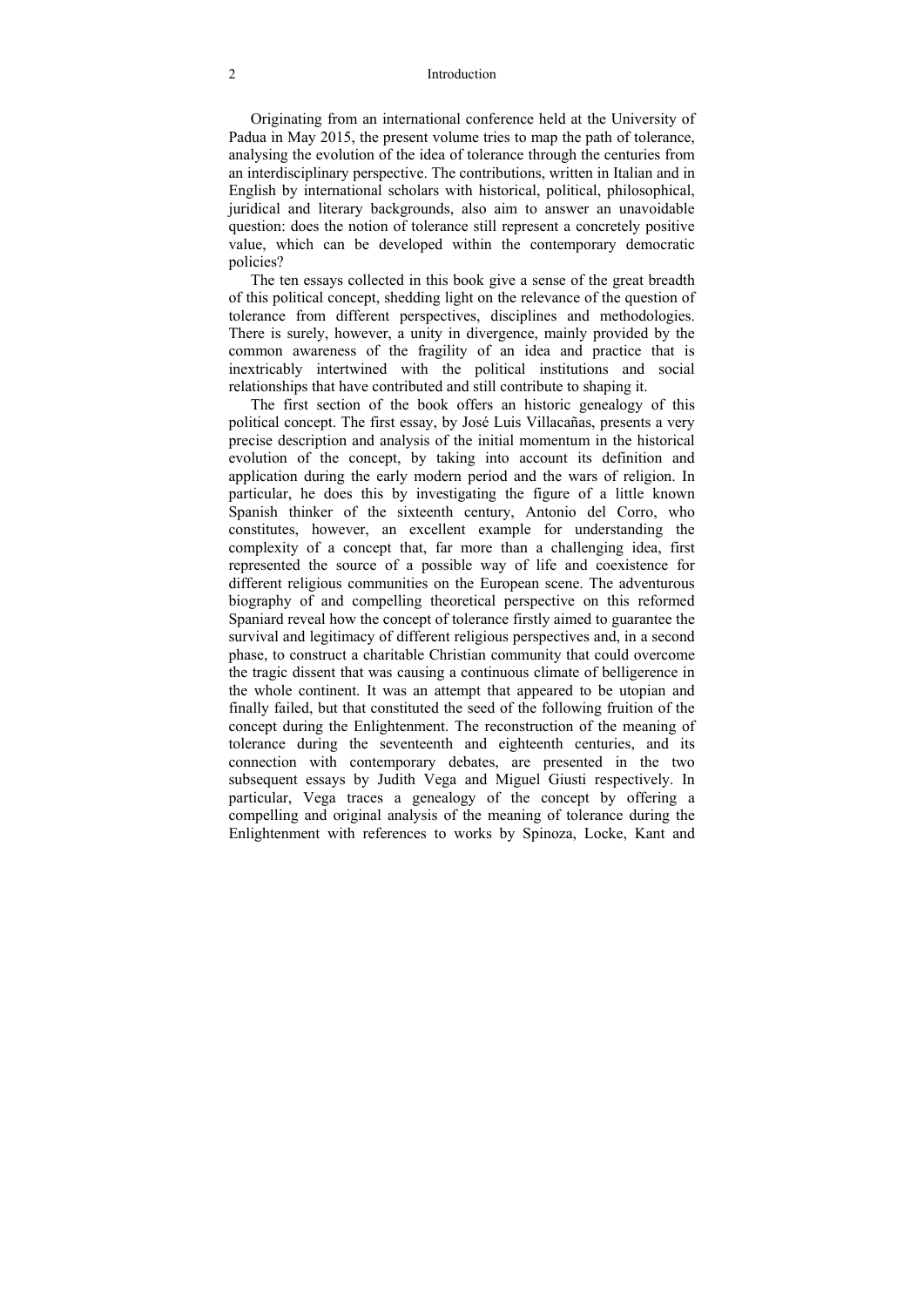Lessing. Her essay shows how both the problems with a restricted vision of tolerance and the possible openings to a more sophisticated form of mutual recognition and active democratic participation that the contemporary discussion brought up in relation to this notion could already find a very clear and challenging formulation during that period. Giusti, on the other hand, offers a complementary history that contributes to illuminating the plurality of meanings of a concept that, he argues, does not represent an autonomous idea. In particular, he individuates five different interpretations of tolerance: fallible, contractual, cosmopolitan, expressive and moralist tolerance, as purported by Bayle, Locke, Lessing and Mill. His analysis underlines the form and content of this political concept, its limits and ends.

The second section pays particular attention to some instances of the debate about the concept of tolerance during the Enlightenment, focusing in particular on some eminent figures within the context. Thus, the century in which the concept of tolerance is deemed to have found its best representation both in philosophical and juridical texts is substantially questioned in both its theoretical and practical scope. In the first of these chapters, Fabrizio Lomonaco analyses the relevance of the contribution of Jean Le Clerc, the famous publicist who lived between the seventeenth and eighteenth century. In this article, which describes in minute and precise details the historical and philosophical background of Le Clerc's reflection, the concept of tolerance reveals its constitutive complexity, which merges religious and political value. A mutual relationship that is clearly present in the thought of one of the most representative authors of Italian Jansenism, Pietro Tamburini, investigated by Alberto Carrera. The reflection on this major theologian and jurist of the second half of the eighteenth century not only demonstrates that the idea of tolerance was inextricably linked with religious questions, but that it also presented some relevant problems in relation to the juridical debate. In fact, from the standpoint of the political sovereign, tolerance revealed its problematic status in that a tolerant attitude towards the citizens of a political community could cause the disintegration of civil stability and the constitutive risk of subverting the legitimate political power. Thus, tolerance cannot be seen as a right, but rather as a generous and supererogatory concession that the sovereign can make to its citizens, but can always legitimately withdraw. This problematic and precarious status of the concept, which was always in contention in the juridical and ethical sphere, is also at the centre of the contribution by Enrico Zucchi. By presenting the ample debate characterising the European scene during the second half of the eighteenth century, Zucchi underlines the limits in the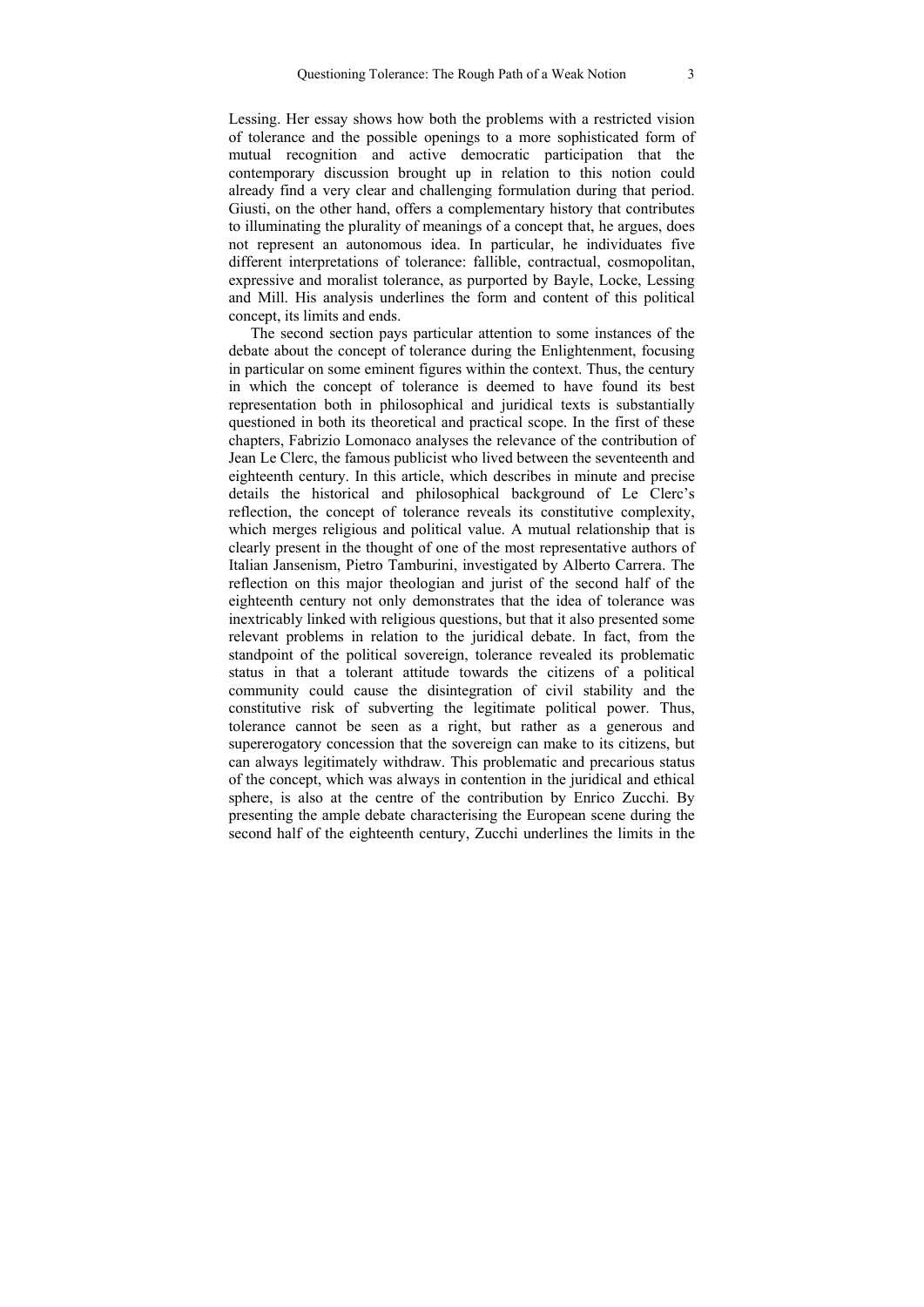#### 4 Introduction

applicability of tolerance, seen by commentators as being open to a possible degeneration in a form of relativism, with all the moral and political problems that this condition could cause. In particular, the comparative analysis between Voltaire and Beccaria that ends the chapter proves the existence of a progressive shift of the notion from a philosophical and moral meaning of the concept to a strictly juridical one, and the consequent affirmation of the logical impossibility of civic tolerance.

Two contributions, by Vicent Tiberj and Angelo Monaco, form the third section of the volume, which analyses from different disciplinary perspectives the problems that the multiculturalism of our societies poses to the concept and practice of tolerance. In fact, whilst Tiberj offers a sociological study, focused on the French case, of the changing perception of otherness by the population over the last three decades, Monaco lets us hear the voice of this diversity directly by focusing on the narration of multiculturalism from within the ethnic and religious communities that make up contemporary British society. In spite of the different approaches, the two chapters share a common vision, which underlines the importance of always considering not only the facts as the driving force of political and social mutations, but also and foremost the narrations surrounding these facts in political, intellectual and literary production.

The last part of the book constitutes an attempt to reframe the concept of tolerance in the light of the historical and theoretical itinerary developed in the preceeding sections. In fact, the criticisms of this notion that have increasingly called into question, in particular in the course of the twentieth century, its intrinsic fragility and its concrete applicability to a society, seem to make a reformulation of tolerance necessary. Thus, rather than its positive value *per se*, the two final chapters, by Vicenzo Pace and Paolo Scotton, underline the pernicious consequences of an intolerant attitude, and the need to create new and wholehearted relationships with people and ideas that, even if they are considered to be radically different, do coexist with us. In particular, Pace analyses the reasons behind the recent European nervous breakdown that, since the fall of the Berlin wall, has characterised the history of the continent regarding the new questions of mass migration and religious multiculturality. The substantial failure of multicultural policies has produced a growing hostility towards the foreigner, both from a religious and a cultural point of view, while at the same time Europe has not been able to truly define its own identity. Pace's proposal is that of complementing the construction of the indispensable "habits of the heart", which ground social relations, with the negotiable dimension of political and social debate. This continuous negotiation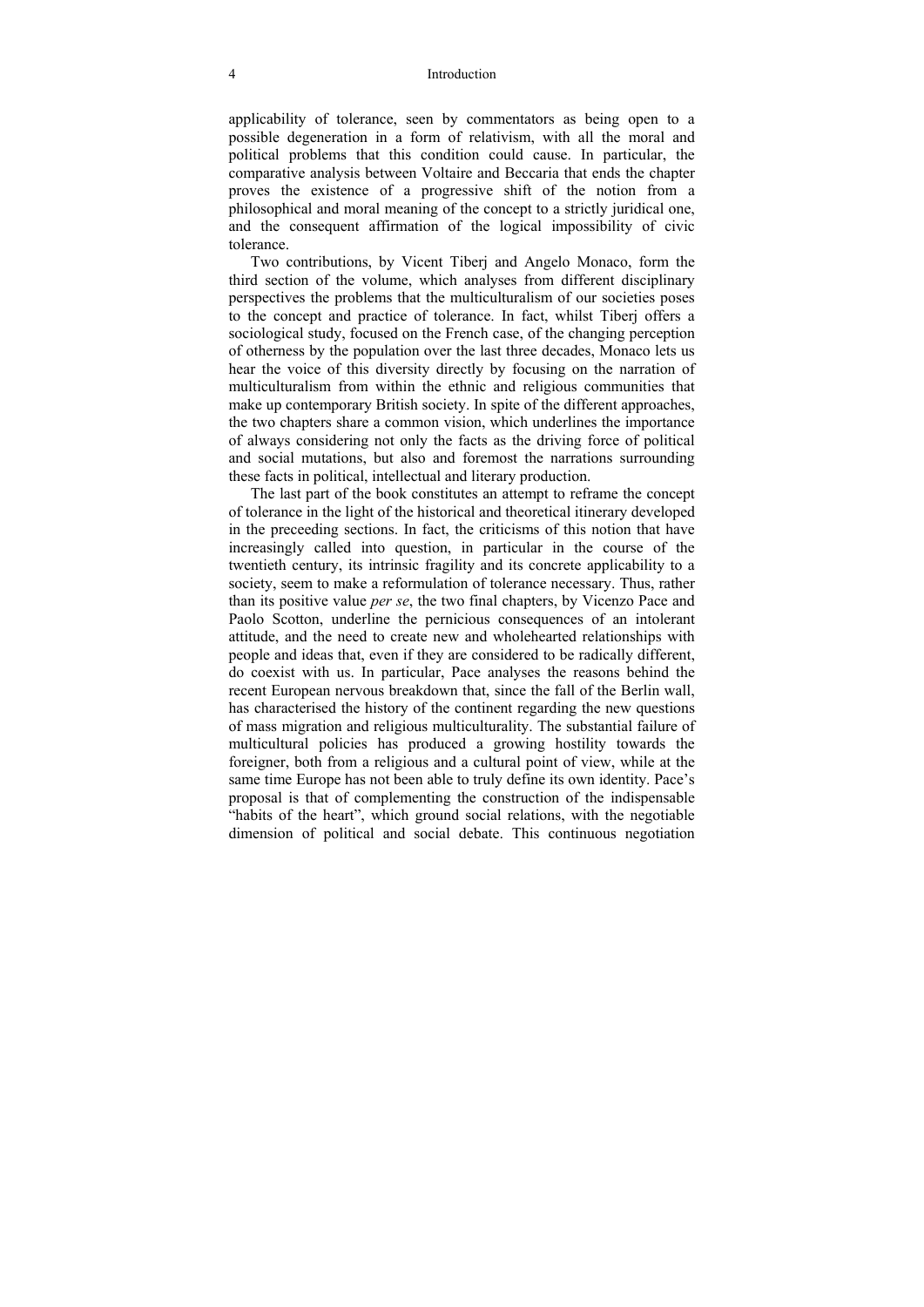seems indeed to represent the only viable solution which permits us to favour dialogue over separation, interpenetrating the religious, legal and political spheres. The conceptual fragilities of the notion are stressed and countered also in Scotton's contribution, which focuses on the constitutive relationship between education and tolerance. It is a relationship that is both historically and theoretically grounded and that reveals the impossibility of seeing tolerance as a mere passive behaviour. In particular, by analysing the contributions of two eminent philosophers, Martha Nussbaum and Edgar Morin, Scotton emphasizes the need to overcome a monolithic concept of individual and collective identity, letting alterity enter into the self.

The afterword of the book reports the revised speech given during the conference by Adone Brandalise, with the aim of presenting to the readers a compelling instance of the fertile climate of dialogue that characterised the whole conference.

The project of the conference and this book could not have been realised without the help of some institutions, and of several people, to whom we would like to express our thanks. First of all the *Scuola Galileiana di Studi Superiori*, which strongly supported our initiative from the very beginning. To the Director Giancarlo Benettin, always willing and helpful, and to the Coordinators of the Class of Social Sciences, Vincenzo Pace, and of Moral Sciences, Paolo Bettiolo, who supported our work with advice and guidance, we express our sincere gratitude. They were also part, with Adone Brandalise, of the Scientific Board that determined the focus and program of the symposium.

We are also grateful to the Department of Political Science at the University of Padua, to the Alumni Association of the *Scuola Galileiana*, to the Human Rights Centre of Padua, and to the team of the project "*Postcolonialitalia*. Postcolonial Studies from the European South", led by Annalisa Oboe, who was directly involved in the project, giving an important contribution to the success of the initiative. We also want to thank the other scholars and keynote speakers who took part in the conference, and in particular Maria Laura Lanzillo and Massimo Cacciari.

The book is dedicated to the memory of Prof. Merio Scattola, our inspiring maestro who passed away in August 2015. He was Professor of the History of Political Doctrines and German Literature at the University of Padua, and he devoted his life to exploring, with an outstanding competence and interdisciplinary perspective, the creation and development of early modern political thought. He was extremely generous with his students, always able to stimulate, with astonishing humility, reflection and hard work. He cared about young scholars, not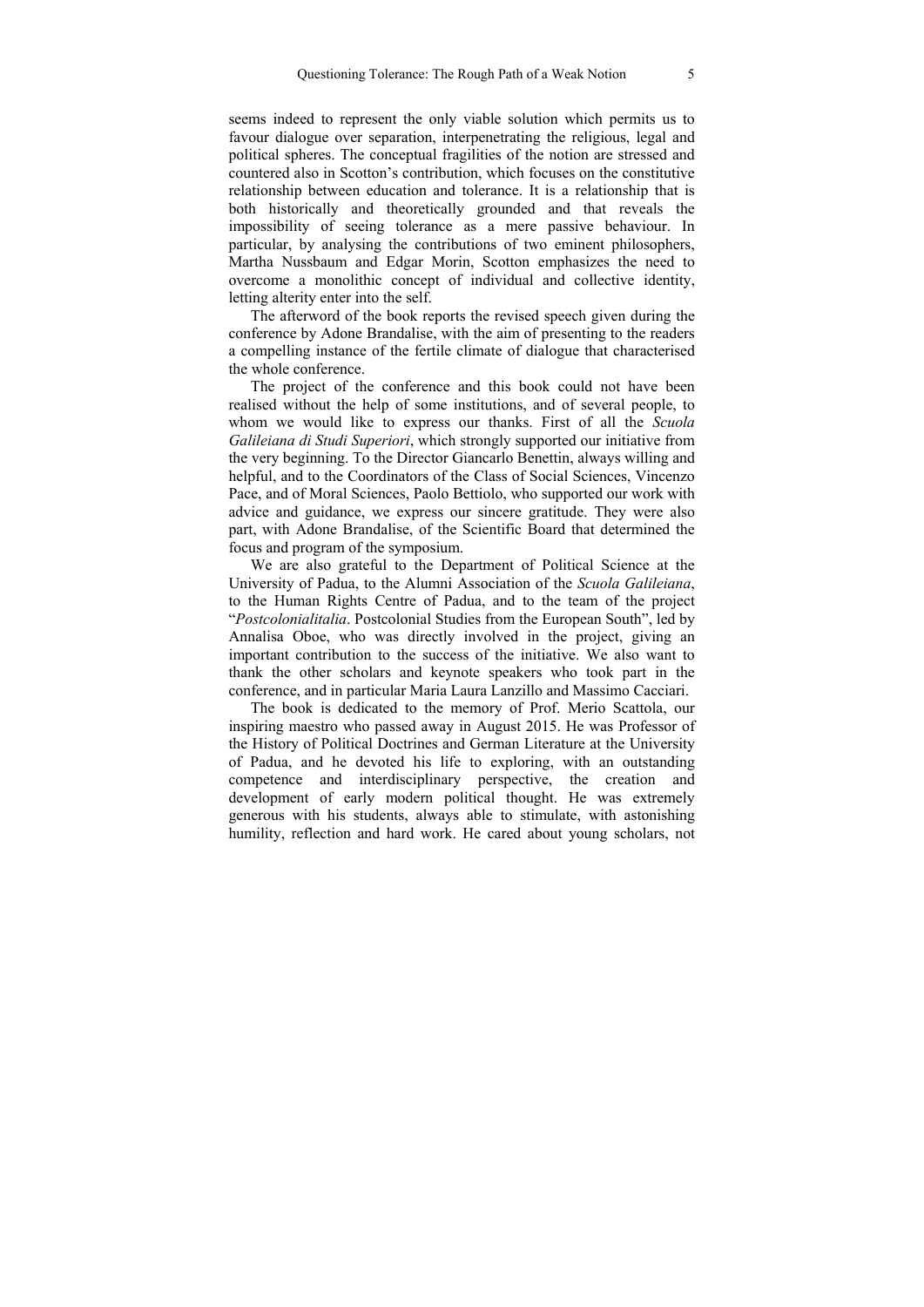6 Introduction

with the 'tolerant' attitude of the superior, but with the ability to listen and the rare wish for peer-to-peer debate. He solicited collaborations between students and scholars belonging to different disciplinary fields, encouraging synergies in order to achieve relevant goals.

He took active part in the organisation of this conference, even if he could not give a lecture for health reasons, and, in July 2015, a few weeks before his condition rapidly deteriorated, he still had the energy to plan a series of seminaries on the idea of "Canon" in the twentieth century, understood both in an aesthetic and pedagogical way. We missed and we miss his professionalism, and above all his humanity.

Verona, July 13<sup>th</sup> 2016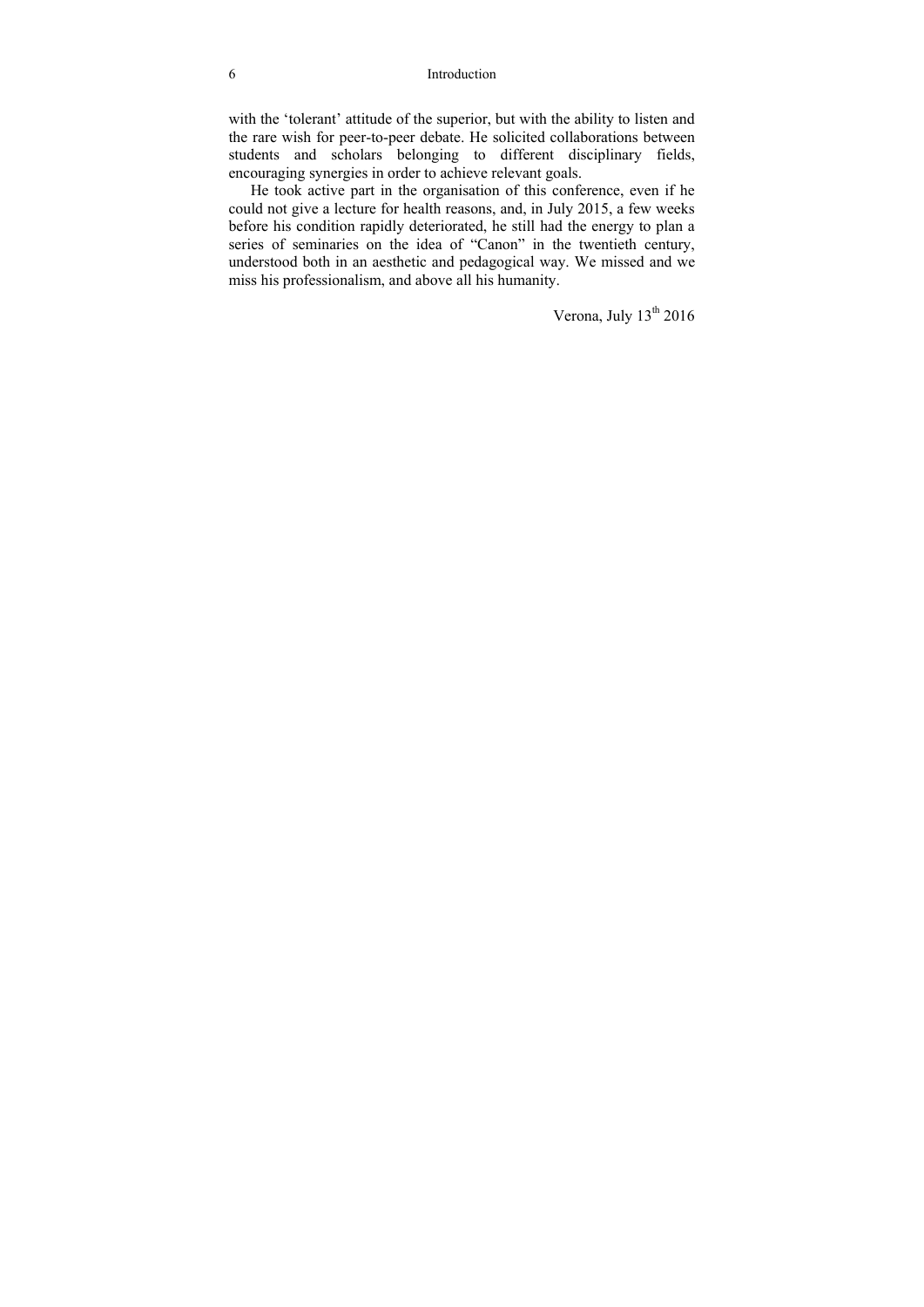# **PART I.**

# **GENEALOGY OF TOLERANCE: THE GROUNDS OF THE POLITICAL CONCEPTS**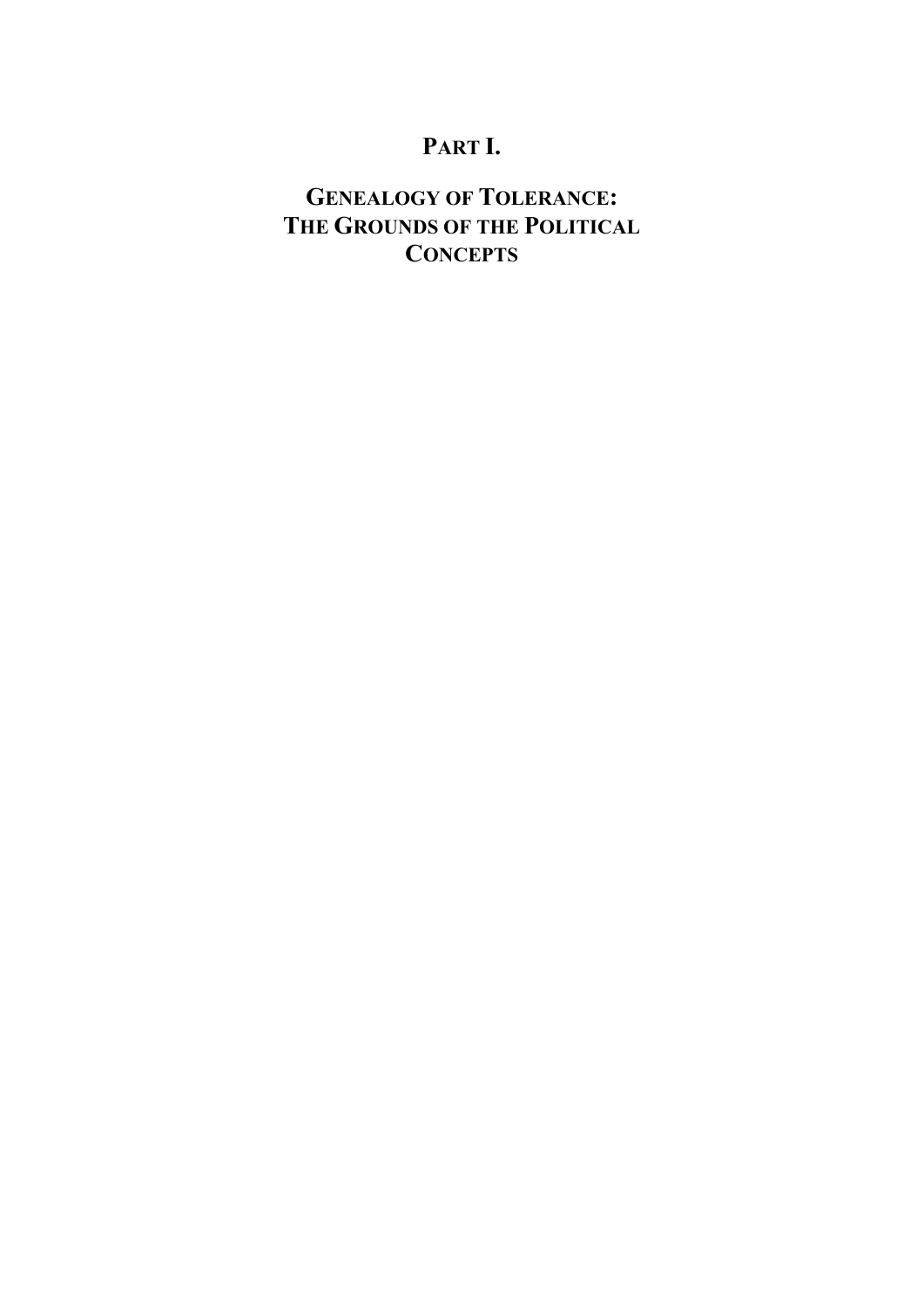### CHAPTER ONE

# LA TOLLERANZA NEL CONTESTO ISPANICO DEL CINQUECENTO: IL CASO DI ANTONIO DEL CORRO

### JOSÉ LUIS VILLACAÑAS BERLANGA

Nonostante si sia spesso voluto vedere nel destino del marrano il principio del modello della tolleranza (Horowitz 1985), credo che, per quanto concerne l'Europa della Riforma, il modello derivi da una certa comprensione specifica del cristianesimo che ha la propria origine in Erasmo e Castellione.<sup>1</sup> Dal momento che i casi di Castellione e di Bodin sono più noti, il presente saggio si concentrerà sulla riflessione dedicata al tema della tolleranza da Antonio del Corro, senza dubbio un seguace dell'amico di Serveto e assai vicino a molti altri riformati spagnoli. Prima però, al fine di comprendere la sua 'circostanza', e dato che si tratta di un personaggio quasi sconosciuto, sono necessarie alcune osservazioni preliminari.

Il destino dei riformati spagnoli è peculiare. Allarmati per il caso di Serveto, quando si incorporarono alle comunità riformate europee si resero conto che all'interno degli ambienti più liberi d'Europa regnava uno spirito che era loro ostile, caratterizzato da un clima di sospetto. Per tale motivo misero a punto una dottrina conciliatrice che si appoggiò ad autori come Castellione per difendere la necessità di una missione di concordia, simile a quella che già era stata articolata in precedenza da Juan Luis Vives, anche lui esposto alla misure cautelative dell'esilio. Vi era in gioco un sospetto generale di giudaismo, il quale spiegava con fin troppa

1

<sup>1</sup> È noto che Castellione pubblico nel 1554, sotto pseudonimo, il suo libro *De haereticis an sint persequendi,* opera che, sembra, fu tradotta allo spagnolo da Casiodoro de Reina (Castellione 1954). Sappiamo inoltre che in essa reagiva alla morte di Serveto. Intorno al suo magisterio a Basilea si riunì un circolo di umanisti assai importante, composto da Celio Curione, Martín Celario, David Joris, Bonifacio Amerbach e gli stampatori Pedro Perna e Juan Oporino.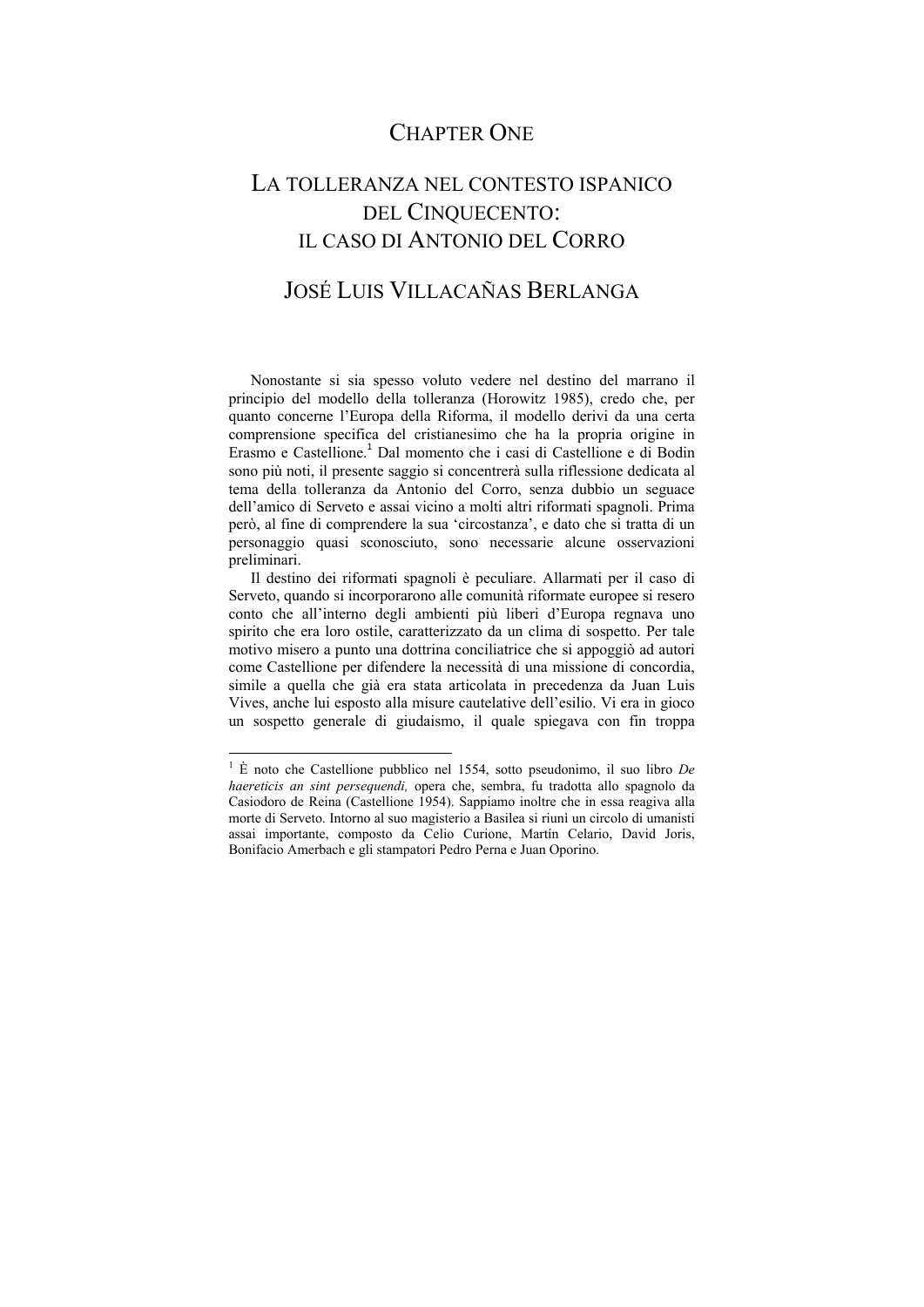evidenza, quasi pregiudizialmente, la pretesa attitudine antitrinitaria di Serveto. Queste posizioni in un certo modo sembravano affini alla politica di pace con il turco e con la politica di integrazione del giudaismo nel cristianesimo che era stata avvallata da Castellione. L'inclinazione di Castellione a considerare la trinità come un *adiaphora* (Williams 1998, 698) trovava la sua giustificazione nel fatto che solo in tal modo sarebbe stato possibile riunificare cristiani, mussulmani e giudei in un monoteismo semplificato. Senza dubbio, questa tesi andava oltre ogni possibilità di attribuire un significato concreto al termine *adiaphora.* Se la Trinità era indifferente, allora qualsiasi cosa all'interno del cristianesimo avrebbe potuto essere indifferente. Il cristianesimo, pertanto, doveva ritornare alla sua vecchia battaglia contro Ario.

Qualunque sia l'origine di tale questione, abbia o meno in Erasmo i suoi antecedenti, sia stata appresa da Serveto,<sup>2</sup> o proceda dal marranismo che gli europei sempre sospettavano tra i conversi spagnoli, il fatto è che i riformati spagnoli furono sempre consapevoli di essere in pericolo all'interno del mondo europeo. Non potevano fare ritorno alla Spagna, da dove erano fuggiti, ma per loro non era neppure facile integrarsi nelle comunità riformate, dove la loro posizione riguardo alla trinità era sempre sottoposta a critiche non del tutto prive di pregiudizi. Questo è il caso di Antonio del Corro, la cui teoria della tolleranza verrà analizzata nelle pagine che seguono.

Come Serveto prima di lui, Antonio del Corro fuggì da Siviglia nel 1557 con un gruppo di monaci dell'ordine di San Girolamo, per andare in Svizzera. Prima arrivò a Ginevra, dove conobbe i piani di Calvino di fare del regno di Navarra, sotto la casa d'Albret, un rifugio per i riformati spagnoli. Tuttavia Corro, al fine di proseguire la sua formazione teologica, si trasferì a Losanna, dove l'anno seguente assiste alle lezioni sugli autori greci di Teodoro di Beza. Lì impartiva le sue lezioni anche un protestante originario di Avila, Pedro Núñez Vela, professore di greco presso tale università. Le peripezie di Corro da allora sono molto complesse e difficili da seguire. A Losanna si facevano sentire le tensioni con Berna, che non desiderava lasciare nelle mani del concistoro l'arma della scomunica, la quale aveva una profonda influenza politica. Beza dovette abbandonare Losanna e si installò a Ginevra. Corro andò con lui. Verso il 1559 lo

1

<sup>2</sup> Augustijn ricorda come Erasmo fu accusato di anti-trinitarismo durante la conferenza di Valladolid nel 1527. Nella sua risposta, *Apologia ad manachos hispanos*, edita nel 1528, Erasmo afferma che la divinità di Cristo non appare nei Vangeli, salvo che in quello di Giovanni, e anche qui con alcuni problemi (Augustijn 1990, 175). A quanto sembra, Serveto assistette alle riunioni di Valladolid come segretario di Juan de Quintana (Márquez 1989).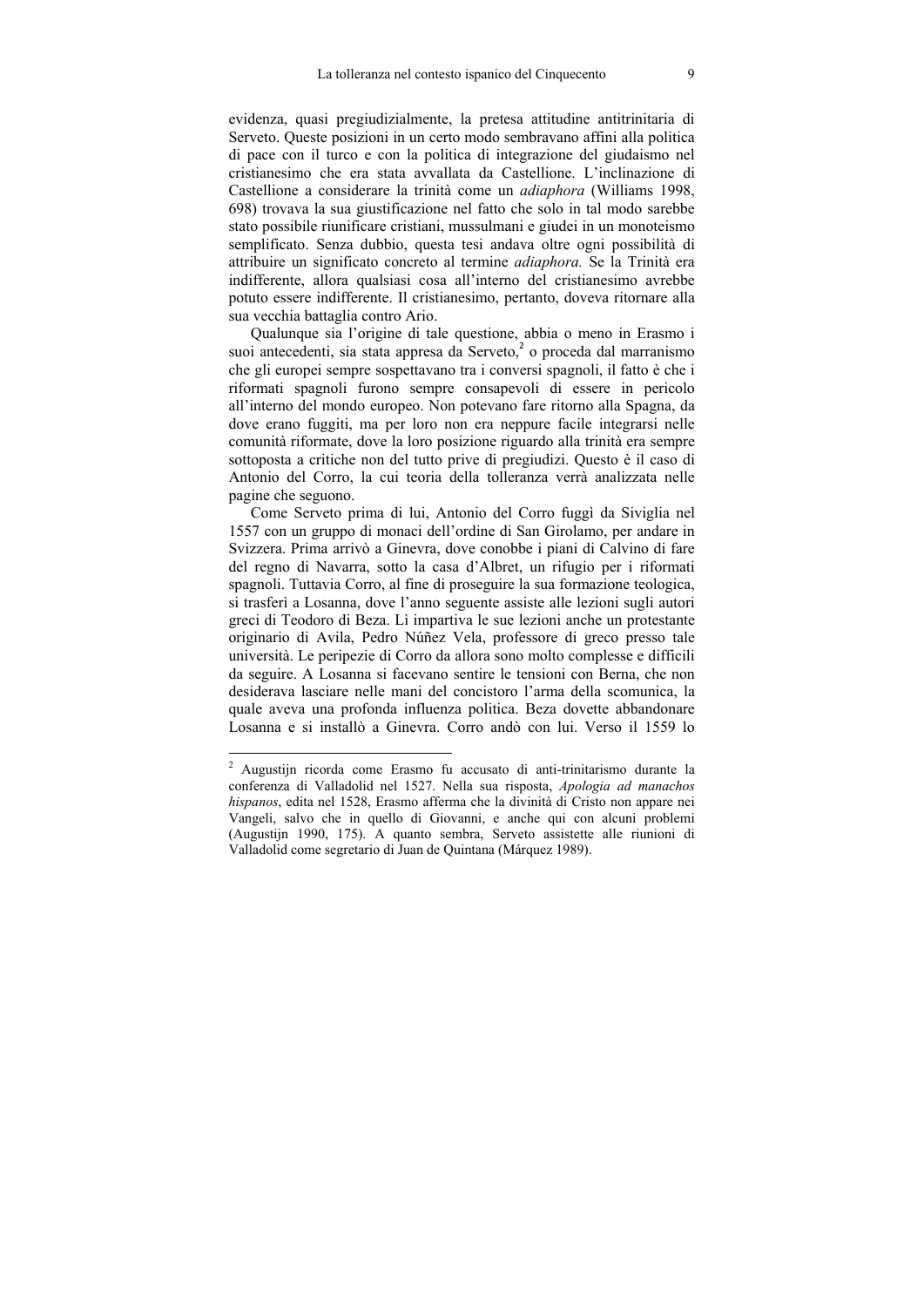vediamo nel paese basco francese raccomandato da Calvino, nella corte di Antonio di Borbone, dove sembra che desse lezioni di spagnolo al futuro Enrico di Navarra. Ancora nel 1561 si proponeva di creare una comunità di riformati spagnoli a Bordeaux, dove vi erano numerosi marrani iberici. Le reazioni dei pastori calvinisti, come La Fromentée, non si fecero aspettare. Questi scrisse a Calvino accusando Corro di voler fondare una chiesa eterodossa (Corro 2010, 69).

Nel 1562, Corro si spostò a Tolosa, dove prestò giuramento come ministro calvinista. Lì fece conoscenza con Pedro López, il nonno materno di Michel de Montaigne. Di fatto, la madre del saggista proviene da una famiglia di giudei sefarditi di cui alcuni membri, incluso un suo bisnonno, furono bruciati dall'Inquisizione. Da Tolosa Corro scappò quando fu decretata la persecuzione dei calvinisti nel 1562. Da lì si diresse, sempre sotto la protezione della regina Giovanna, a Bern, dove si stava formando una chiesa calvinista sotto la direzione di un vecchio maestro di Losanna, Jean Raymond Merlin. Però La Fromentée ottenne che Corro, durante questo periodo, fosse processato per servetismo di fronte alle autorità di Ginevra. Gli uomini di Merlin negarono le accuse, e in tal modo lo comunicarono a Calvino.

Nel dicembre del 1563 Corro risiede nel castello di Théobon vicino a Bergerac, da dove scriverà una lettera a un suo amico e compagno di fuga dalla Spagna, Casiodoro de Reina. La lettera era molto compromettente, perché in essa si comparava il caso della comunità di fuggitivi da Siviglia con "le dispersioni di Israele", e si faceva affidamento alla volontà di Dio perché presto li riunisse. Era troppo esplicita la metafora e il confronto con il popolo giudeo. Per il resto, l'affetto nei confronti del suo compaesano era evidente. Corro confessa "cuán imposible me era vivir sin vuestra merced" (Corro 2006, 216).<sup>3</sup> In realtà, stavano pianificando l'edizione della traduzione della Bibbia in spagnolo, cosa che alla fine si realizzò, con la pubblicazione della cosiddetta *Biblia del Oso*, la quale migliorava la *Bibbia di Ferrara*, del 1553, più sefardita che riformata. Nella lettera a Reina, Corro chiedeva trattati "de nuestra religión". Menziona Osiander e il suo libro *De la justificación del hombre cristiano*, e cita anche Valentino Crotoaldo, il cui nome Menéndez Pelayo rese italiano, ma che in verità era Crautwald, un canonico della città di Liegnitz, di Silesia, e amico di Gaspar Schwenckfeld (Koepke 1744, 42). La lettera rivela una certa ansia per conoscere ciò che pensavano gli altri riformatori riguardo alla Cena, riguardo il significato delle parole di Cristo nel suo addio, però la maggiore inquietudine è certamente quella riguardante la questione della

 3 Molto importante è il magistrale saggio introduttorio di Rivera 2006-2009.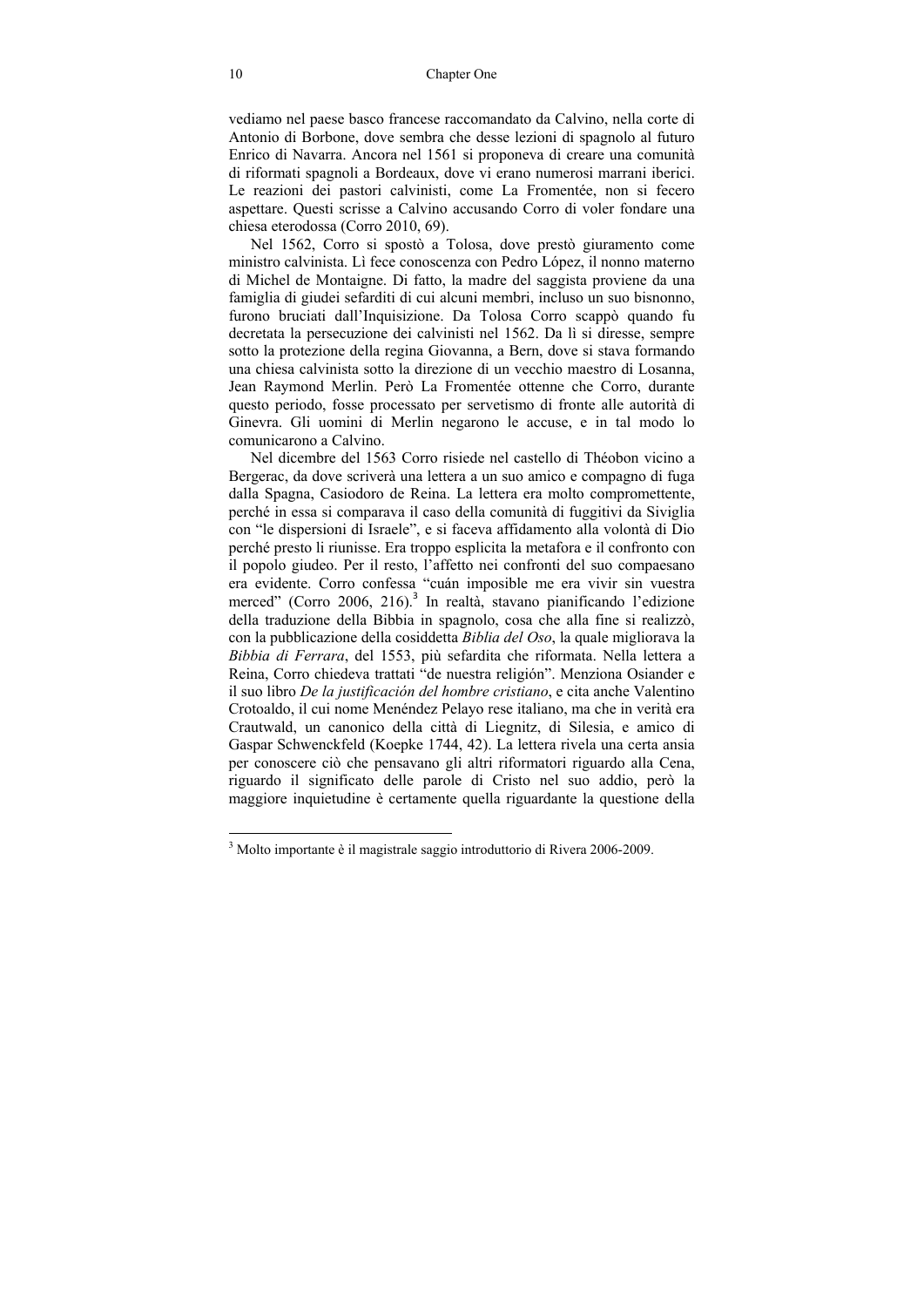natura di Cristo. Infatti, egli confessa di avere l'impressione che il libro di Pietro Martire Vermigli *De Christi natura*, nel quale ci si opponeva alla ubiquità del corpo glorioso di Cristo, fosse stato male interpretato.<sup>4</sup> Alla fine della lettera commenta: "Porque en la Religión christiana, donde todas las cosas se deben enderezar a edificación, no introduzcamos cuestiones superfluas y sin fruto" (Corro 2006, 218).

Tale lettera è una dimostrazione molto interessante dell'attitudine dei riformati spagnoli. La loro curiosità, la loro volontà di includersi nei dibattiti europei a partire sempre da un desiderio di ricerca, la loro apertura, e senz'altro la loro paradossale volontà di limitare in qualche modo gli aspetti speculativi della teologia, una predisposizione a considerare "superfluas y sin fruto" alcune determinate polemiche. Da questo punto di vista, è assai notevole l'interesse che dimostra Corro per l'opera di Jacopo Aconcio. L'episodio testimonia del clima di sospetto e paura che regnava tra questi rifugiati, e la forma piuttosto insicura e indiretta di parlare di personaggi come Aconcio, uno degli italiani che con Ochino e Pietro Martire dovettero fuggire in Inghilterra (dove finirà anche Corro) per incontrare la pace che non poterono trovare nelle dispute ecclesiastiche europee.<sup>5</sup>

 4 Si riferisce a Vermilius 1561. A quanto pare il Vermiglio intendeva, contestando il teologo Brentz, garantire l'integrità della natura umana di Cristo. Questo implicava eliminare l'ubiquità del corpo di Cristo. Cfr. Zuidema 2008, 85. Sappiamo che Vermigli aveva assistito agli incontri di Juan de Valdés a Napoli (Young 1860, I, 228).

<sup>5</sup> Aconcio scrisse diverse opere riguardo alle ragioni delle differenze ecclesiastiche e teologiche, denunciando la volontà dogmatica di tutte loro. Quando Corro redige il commento riguardo alla sua persona, ancora non aveva edito il suo libro *Stratagematum Satanae libri octo,* che vide la luce nel 1565, a Basilea nella casa di Petrus Perna. Il libro, dedicato alla regina Isabella, denunciava come la divisione delle chiese riformate fosse opera di Satana; ciò fu interpretato come la prova del fatto che Aconcio fosse un seguace di Castellione (Bernhard 2015, 340). Questo libro, di chiara natura antitrinitaria, rivendica contro le sottigliezze autoaffermativa dei teologi – Aconcio nega infatti la necessità dell'ordinazione sacerdotale – il rinnovamento della *communis prophetia* che rimase vigente dal cristianesimo primitivo fino a Costantino e che faceva sì che la comunità fosse l'unica a detenere il diritto di scomunica. Come è naturale, tale vincolo con la *praxis* cristianoprimitiva convergeva con gli interessi che manifestava Corro. Cfr. per questo Leppin-Wien 2005, 150-151. Prima d'allora si era interessato ai problemi scientifici con il suo *De methodo, hoc est, de recta inuestigandarum: tradendarumq[ue] artium, ac scientiarum ratione* (1558). A Londra fu rapidamente accettato come ingegnere e architetto, però non abbandonò il suo profondo senso della fede. In sua difesa pubblicò il libro intitolato *Una essortatione al timor di Dio con alcune rime Italiane, nouamente messe in luce*,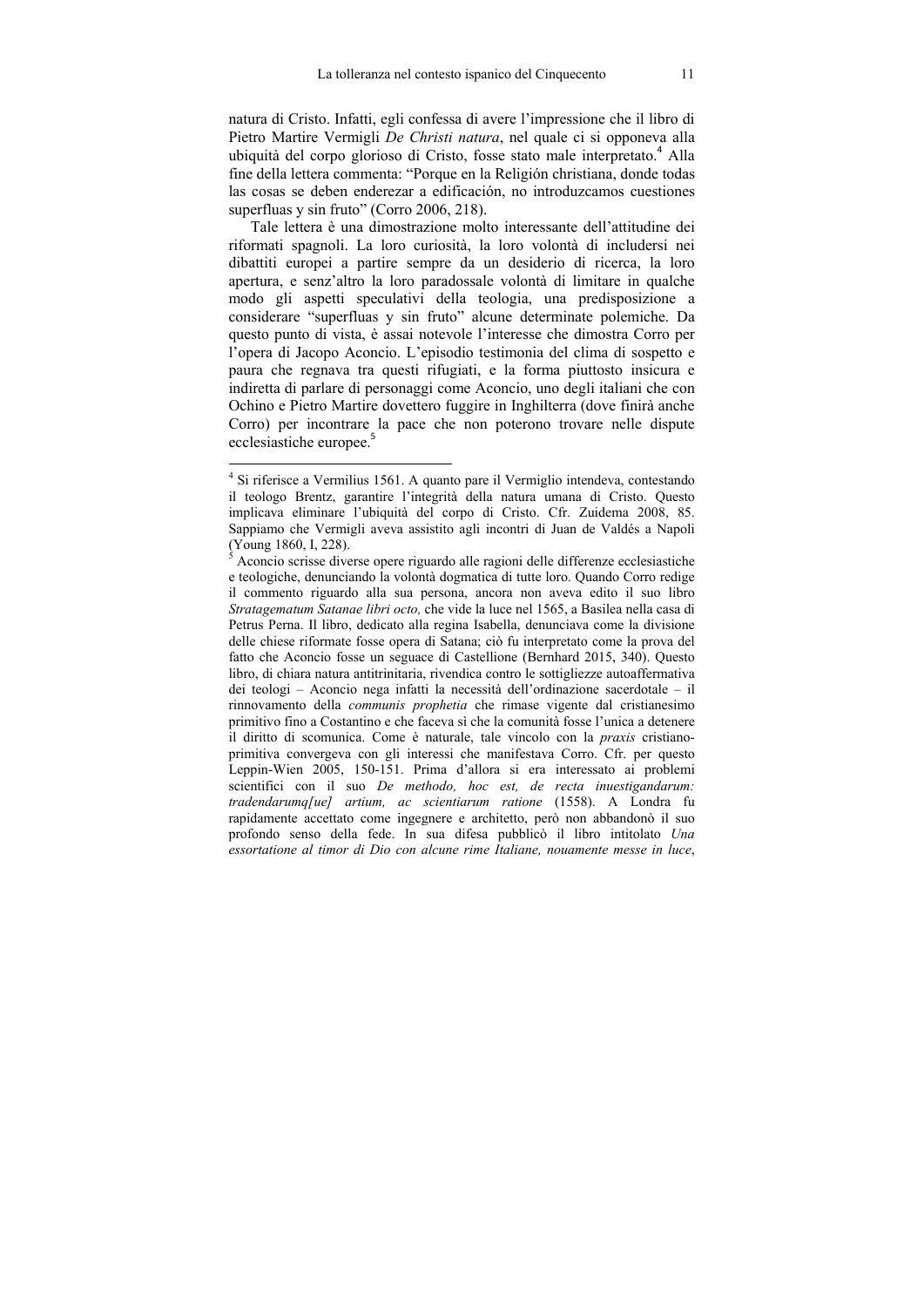Non è un caso che la lettera, in mano ai sospettosi ortodossi, aumentasse i sospetti sugli spagnoli. Reina fu accusato di servetismo e sodomia (Corro 2010, 73) e si vide costretto a fuggire da Londra. All'altezza del 1563, Filippo II aveva posto una taglia sulla sua testa, e per questo forse i due amici, che si riunirono a Bergerac, decisero di spostarsi al castello di Renata d'Este, a Montargis, dove si sa che si trovano nel 1564, insieme a Juan Pérez de Pineda, un altro dei fuggitivi di Siviglia. Fino al 1566 sappiamo che Corro era il predicatore della principessa Renata, con buone relazioni con i Coligny, nonostante non cessassero gli attacchi di altri calvinisti come Morel, che ottenne che lo si condannasse nel sinodo di Vertueil. Pineda si spostò durante tale periodo a Parígi dove morì l'anno seguente.

Nel 1566 Corro giunse ad Amberes, senza dubbio chiamato da Guglielmo d'Orange il quale desiderava creare un fronte unito di protestanti e calvinisti capace di far fronte alla politica di Filippo II. Era un momento decisivo per la città. Margherita di Parma aveva concesso la libertà ai riformati, il cui numero continuava ad aumentare. Era così giunto il momento in cui tutto il substrato riformato uscisse allo scoperto. In tali circostanze Corro conobbe nuovi problemi. Dopo alcuni mesi di predicazione, fu oggetto di pressioni da parte dei riformati per firmare la Confessio Belgica di Guy de Brès,<sup>6</sup> che era stata pubblicata nel 1561 e che era utile ai piani di Orange perché chiedeva, tra le altre cose, l'unificazione dei riformati. Corro non la firmò, sicuramente perché essa condannava Castellione e Schweckenfeld, insieme a tutte le forme di arianismo. Nonostante tutto, la repressione di Margherita di Parma già stava iniziando e Guy de Brès fu impiccato. L'attività di Corro nel 1567 divenne importante attraverso due lettere scritte in francese e dirette una ai pastori di Amberes e la seconda allo stesso re Filippo II. Tuttavia, le due lettere erano testimonianze del fallimento della politica di Orange e della mediazione di Corro. Un esercito di calvinisti si diresse contro i "tercios" spagnoli a Osterweel in una maniera che Orange considerò suicida. L'allora governatore di Amberes negò l'aiuto ai calvinisti perché l'azione

stampato a Londra, senza data esatta, però probabilmente del 1579. Un'altra sua opera fa riferimento al libro *Delle osservazioni et avvertimenti che haver si debbono nel legger delle historie*. Talento ampio e rigoroso, il vescovo Grindal lo scomunicò in quanto ariano, cosa che ci fornisce un'idea dell'intensa ansia che si avvertiva riguardo alla questione del Trinitarismo. Pubblicò inoltre una *Somma brevissima della dottrina christiana*. Su Aconcio si veda in particolare O'Malley 1955. Siamo qui di fronte agli antecedenti più precisi della dottrina della tolleranza, come si evince da Tarantino 2004, 139. <sup>6</sup>

 $\overline{a}$ 

 $6$  Cfr. Braekman 1992.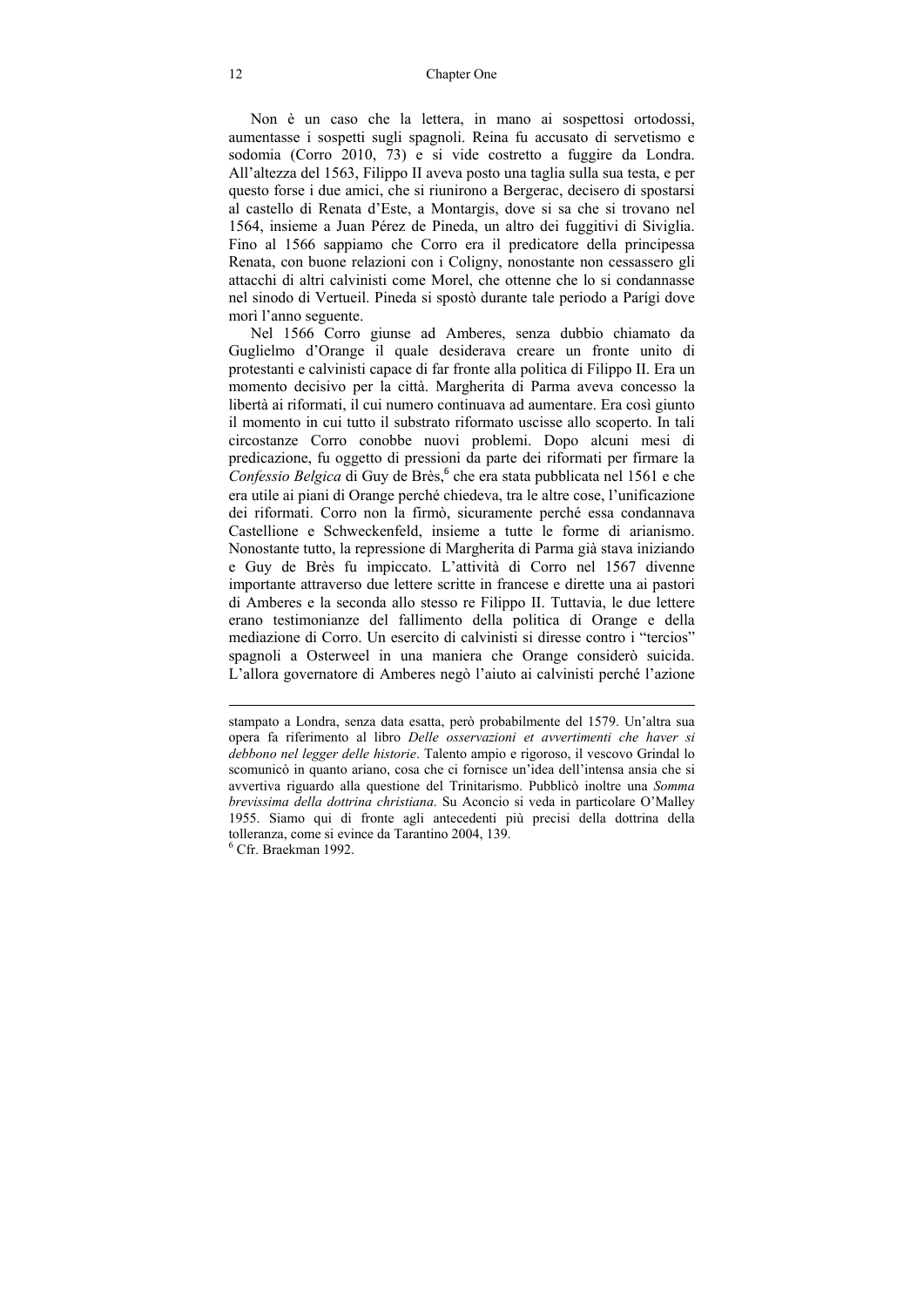gli parve precipitata e non vedeva alcuna possibilità di vittoria. Prima che le truppe di Alba entrassero a Brussel, Corro fuggì a Londra, senza dubbio perché sapeva che il cardinale Granvella avrebbe chiesto la sua testa a Orange. Al suo arrivo, il pastore calvinista della comunità francese, Cousin, lo denunciò pubblicando la lettera a Cassiodoro di Reina in tre lingue: latino, inglese e francese (Corro 2010, 78). Sembra che Beza manifestasse la sua condanna, facendo riferimento ad una linea d'eresia spagnola riformata che procedeva da Valdés e proseguiva per Serveto fino a giungere a Corro. Infine, Edmund Grindal, con l'aiuto di Cecil, lo assolse da ogni sospetto, però il concistoro italiano lo escluse dalla Cena.<sup>7</sup>

La formazione della coscienza tollerante di Corro si configura chiaramente nella *Carta a los pastores luteranos de Amberes* e nel *Commentario dialogato alla lettera ai romani* di Paolo, opere scritte tra il 1567 e il 1574. Nella prima, come già s'è detto, si presenta la possibilità di unificare la confessione luterana di Asburgo e la chiesa calvinista in un solo ministro evangelico capace di definire un solo significato della Cena. Come è noto Corro elogia e difende il beneficio dell'unificazione: la "paz política, eclesiástica y espiritual" (Corro 2006, 50). Non è possibile

 7 Non ci interessa la peripezia di Corro oltre questi anni, nonostante si debba sapere che il manoscritto della *Monas theologica* già era concluso nel 1570. La sola cosa rilevante è che nel 1571 fu designato professore di teologia a Londra e che per facilitare le cose dovette pubblicare delle *Acta Consistorii Ecclesiae Londinogallicae cum Responso Antonii Corrani*, nelle quali rivendicò di non essere ariano, né seguace di Serveto, rifiutando le accuse che circolavano contro di lui basate sulla lettera inviata a Reina (Corro 2006, 83). Più tardi, nel 1575, uscì l'edizione del *Dialogus Theologicus*, opera nella quale rompe ufficialmente con il calvinismo, cosa che implicava la sua rottura con la teoria della predestinazione. Nel 1579 si pubblicò a Londra il suo commento all'Ecclesiaste. Durante la sua vecchiaia pubblicò un'edizione inglese del *Diálogo de las cosas ocurridas en Roma*, di Alfonso Valdés. A Londra finì per essere confidente del priore di Crato, don Antonio, aspirante al trono portoghese quando il paese si unificò al regno ispano. Come è naturale, cercò di convertirlo al protestantesimo. Alla fine della sua vita, nel 1586, pubblicò una *The spanish Grammar*, che fu di nuovo ristampata. Ora, uno dei suoi ultimi interventi più soprendenti fu l'edizione latina di Fausto Socino que diede alla luce sotto il falso nome di un padre gesuita, Dominicum Lopez, con il titolo *Autoridad de las sagradas escrituras*, nel 1588, e che si ritenne autentico per molto tempo in seguito alla sua pubblicazione. Cfr. García Nieto 1997, 488. Fausto Socino, nipote di Lelio Socino, espose l'anti-trinitarismo di suo zio in piena libertà nella Polonia dei *fratelli polacchi*, vicini agli anabattisti e di ispirazione servetiana. È da notare come questo antitrinitarismo usasse lo stesso argomento del Vangelo di Giovanni che aveva attirato l'attenzione di Erasmo (cfr. la sua *Brevis explicatio in primum Johannis caput*, 1561, in cui è evidente l'influenza di Serveto).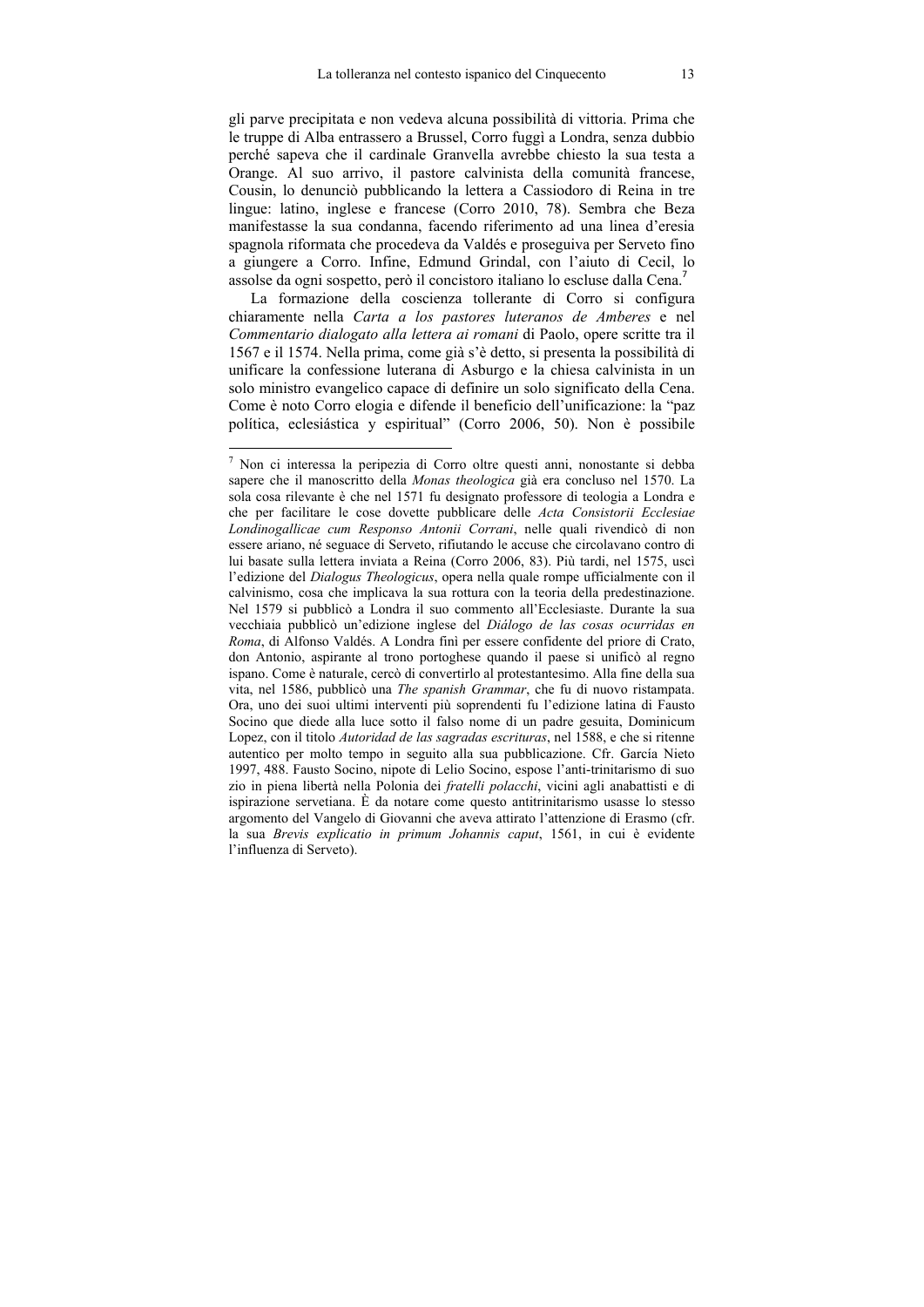trascurare il fatto che questo invito a dimenticare le parzialità sul versante riformato era accompagnato dalla lettera a Filippo II, scritta nello stesso anno. Sempre molto vicino allo spirito biblico, Corro proponeva un grande sforzo di unione come già abbiamo visto nella lettera a Reina: "Reúne buen Dios a los dispersos de Israel" (Corro 2006, 51). Così, Corro intese la riunificazione dei riformati come la riunione della diaspora dei fedeli d'Israele. E ciò perchè Corro, come in seguito anche Aconcio, vede nella divisione un'opera di Satana. Tutta la lettera a Reina risulta illuminata attraverso questa nuova lettera e la sua insistenza sulla prassi ora si concretizza in una comprensione di Cristo come "pacificador de las conciencias turbadas" e maestro della "unión y caridad fraterna" (Corro 2006, 51).

L'argomento di Corro è piuttosto convenzionale. La mancanza di tolleranza è propria della chiesa Romana. Loro, i luterani, che sono stati separati da questa oscurità, non possono riprodurla con gli altri ministri del Vangelo. Tolleranza singifica non imitare Roma. Però la tolleranza a sua volta è la conseguenza dell'aspirazione a una chiesa cattolica e universale che è la unica gloria di Gesù Cristo. Tale Chiesa implica che nessuno sia censore della fede degli altri. Altrimenti, l'Inquisizione sarebbe necessaria e con essa l'aspirazione a regolare il mondo secondo le sue sentenze, e non secondo la parola di Cristo. Ogni Chiesa che introduca nuovamente la figura degli Inquisitori sarebbe ancora incardinata alla vecchia, soltanto che al posto di considerare la legge canonica come legge divina, finirebbe per fare della propria confessione un quinto vangelo (Corro 2006, 55) e ciò non sarebbe degno dei ministri di Cristo.

Corro propone un metodo specifico per superare tale stadio della chiesa riformata. E proprio di questo si tratta: di stadi. Infatti Corro ricorda che l'ispirazione di Lutero fu storica e che all'inizio della sua predicazione ignorava molte cose "que después le reveló el Señor" (Corro 2006, 58). In realtà dice qualcosa di più: che Lutero fu cosciente che la sua missione, come quella di Mosé, era di abbattere il regno dell'Anticristo, non quella di edificare e ristabilire la Chiesa di Cristo. Giungiamo qui ad un punto forte dell'argomentazione a favore della tolleranza, che deriva dal mondo originario del cristianesimo. La rivelazione ha una storia e l'economia della salvazione ha una pedagogia ancora aperta, un ritmo di distruzione e costruzione, che risulta specificamente moderno. Tale ritmo non può chiudersi in maniera precipitosa. Il pensiero di Lutero si sviluppò ulteriormente e bisogna considerare che quello di Calvino si situa nella traiettoria di questo aumento della verità. L'intolleranza pecca, è opera di Satana, perché chiude la porta a un raffinamento della verità e a una comprensione più universalista della fede, il punto nel quale risiede la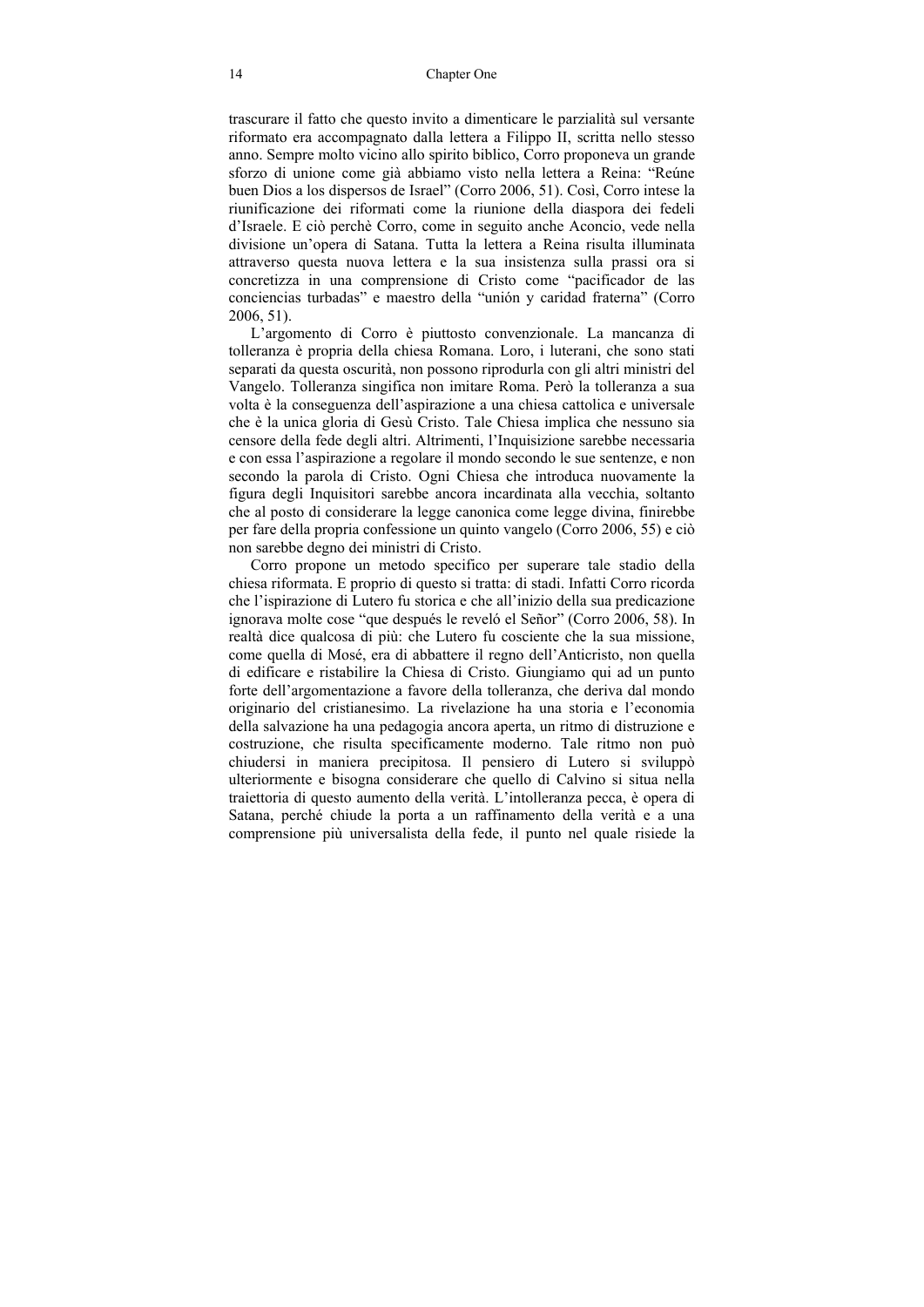gloria di Cristo. Per mantenere aperto questo cammino resta solo una via: lasciare da parte i punti di dissenso e concentrarsi sui punti di accordo. Non si tratta di ripetere la strategia degli *adiaphora*. Si tratta di identificare la *communis prophetia* abbandonando le interpretazioni dissimili. E questo si doveva fare in relazione con il punto centrale, la Cena del Signore.

L'idea di Corro è calvinista. Per lui, la confessione di Augusta del 1530 ancora conserva molto della messa, nonostante Lutero avesse dichiarato che la messa doveva essere abolita in quanto istituzione umana. Così, già vediamo che la costruzione unitaria della Chiesa deve depurare il Vangelo di tutto ciò che è aggiunto dall'uomo, e questa è l'unica maniera attraverso cui è possibile che emerga la tolleranza, in altri termini, affinché nessuna opinione umana prevalga su un'altra. In tal modo l'argomento a favore della tolleranza non può farsi strada senza tenere in considerazione il riconoscimento del messaggio specifico della trascendenza, la Parola, come sostanzialmente differente dal messaggio dell'uomo. E dice altro: che questa differenza è storica, che bisogna che si mantenga aperta, che si depuri con il tempo. "¿Debemos quedarnos nosotros estancados?", chiede Corro. Il rimanere immobili nella depurazione della Parola solo può darsi mediante l'elevazione di una autorità umana come divina. Né Pietro, né Lutero possono ricevere autorità da Dio. La natura dello stesso processo aperto è ciò che fa della tolleranza un'attitudine perenne all'interno della chiesa universale. Questa è la reale opinione di Corro:

Más bien creemos que de día en día nuestro Señor suscitará tales y parecidos medios e instrumentos para hacer avanzar la gloria, para aumentar la luz de la santa verdad si nuestra ingratitud no pone ninguna barrera e impedimento a la liberalidad comenzada por nuestro Dios (Corro 2006, 59).

La battaglia contro i Monaci non ha lasciato tempo alla battaglia per la verità. Questa è la tesi di Corro, che ricorda che gli scritti dei riformatori sono pieni di "palabras picantes, burlas, injurias, indignas de verdaderos servidores de Dios y verdaderos anunciadores del Evangelio de la paz" (*ibidem*). L'argomento è interessante. Forse la battaglia contro la teologia scolastica rese necessario questo stadio della Riforma. Oggi già non lo è più. Vi è in Corro l'appello a una seconda epoca della Riforma che già non sia magisteriale, che diminuisca la possibilità che i dottori si convertano in inquisitori e dei. È la centralità della carità ciò che è in gioco.<sup>8</sup> La carità

 8 Corro deve situarsi nel 1567 all'origine di ciò che con il tempo sarà la *familia charitatis*, alla quale apparterrà Plantino, e in seguito lo spagnolo Arias Montano durante la decade degli anni '70. Cfr. Fernández 2004, 81 ss. Un membro notevole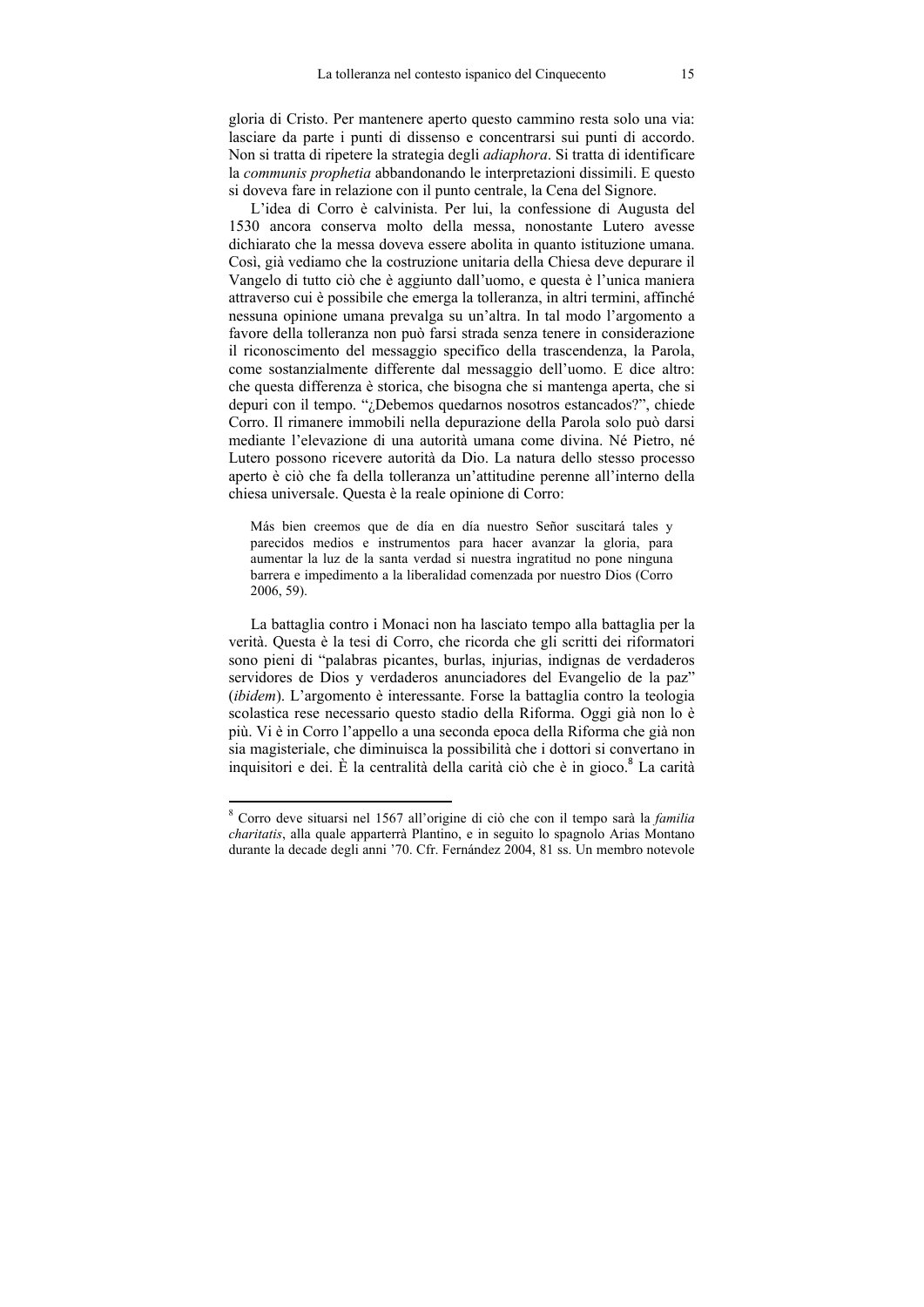era la vera comunione di Cristo, mentre i cristiani si indisponevano e dividevano con la carità, polemizzando e dibattendo riguardo a se questa partecipasse nel corpo per mezzo del pane, nel pane, con il pane o sotto forma di pane. Come discepolo di Castellione, più che di Calvino, Corro riteneva che fosse doveroso lasciare a ognuno "su libertad de seguir lo que Dios le enseñará" (Corro 2006, 60). Il cibo, il pane, che Cristo menzionò nella Cena non era altro che una risposta simmetrica al frutto proibito della Bibbia e alla necessità che la Parola fosse accompagnata da elementi visibili. Si tratta della sua pedagogia simbolica, la quale non può essere contraria alla rivelazione che Dio impiegò nella Bibbia. Però, in quanto ausilio della parola, dalla dimensione visibile si può prescindere, e così dalle cerimonie che essa fonda. Anche senza di essa Dio può insegnarci. Pertanto, ciò che è decisivo è l'esperienza interna di rinnovamento, rigenerazione, riconciliazione e certezza di aver ricevuto la misericorida, perché il "verdadero templo de Jesucristo no es otro que el corazón del hombre fiel" (Corro 2006, 63). Questa è l'opera dello spirito, e di tale opera si ha un quadro, un simbolo, un ritratto nella Cena. Lì si certifica, si ottiene sicurezza, impegno, patto, rettificazione e sigillo definitivo di riconciliazione di ciò che succede nei cuori, e si forma la unità del corpo di Cristo, che impone l'esperienza dell'unità. Da essa si ricava l'insegnamento secondo cui è necessario interpretare le opinioni altrui nella miglior maniera possibile.

La chiave dei commenti di Antonio del Corro si comprende quando consideriamo la Confessione di Augusta come effetto di un congiunto di cessioni e transazioni con le autorità imperiali, rivolte tutte quante a rendere possibile la convivenza delle due religione nell'unità politica imperiale. Di tal natura fu l'accettazione del fatto che il corpo di Cristo stava "verdadera y realmente en la cena sagrada" e che era ingerito materialmente e "no sólo con la fe" (Corro 2006, 71). L'articolo era incluso nella Confessione attraverso minacce di scomunica. La protesta di Corro riguardava il fare della Confessione di Asburgo un'opera divina, quando invece proveniva dalla prudenza e compostezza dei diplomatici. E, soprattutto, il fatto che i luterani di Amberes non accettavano nemmeno il testo della Confessione in modo letterale, il quale solo parlava del fatto che nella cena "vere exhibeantur corpus et sanguis Christi" a coloro che partecipano e mangiano in essa. Insomma, a Corro sembrava che i prìncipi e potentati fossero più prudenti dei dottori che ora minacciavano con scomuniche, per via di riforme nella confessione comune che

 $\overline{a}$ 

fu Lipsius, con il quale entriamo in una nuova epoca della vita europea e, chiaramente, della tolleranza. Cfr. Levy 2000, 96.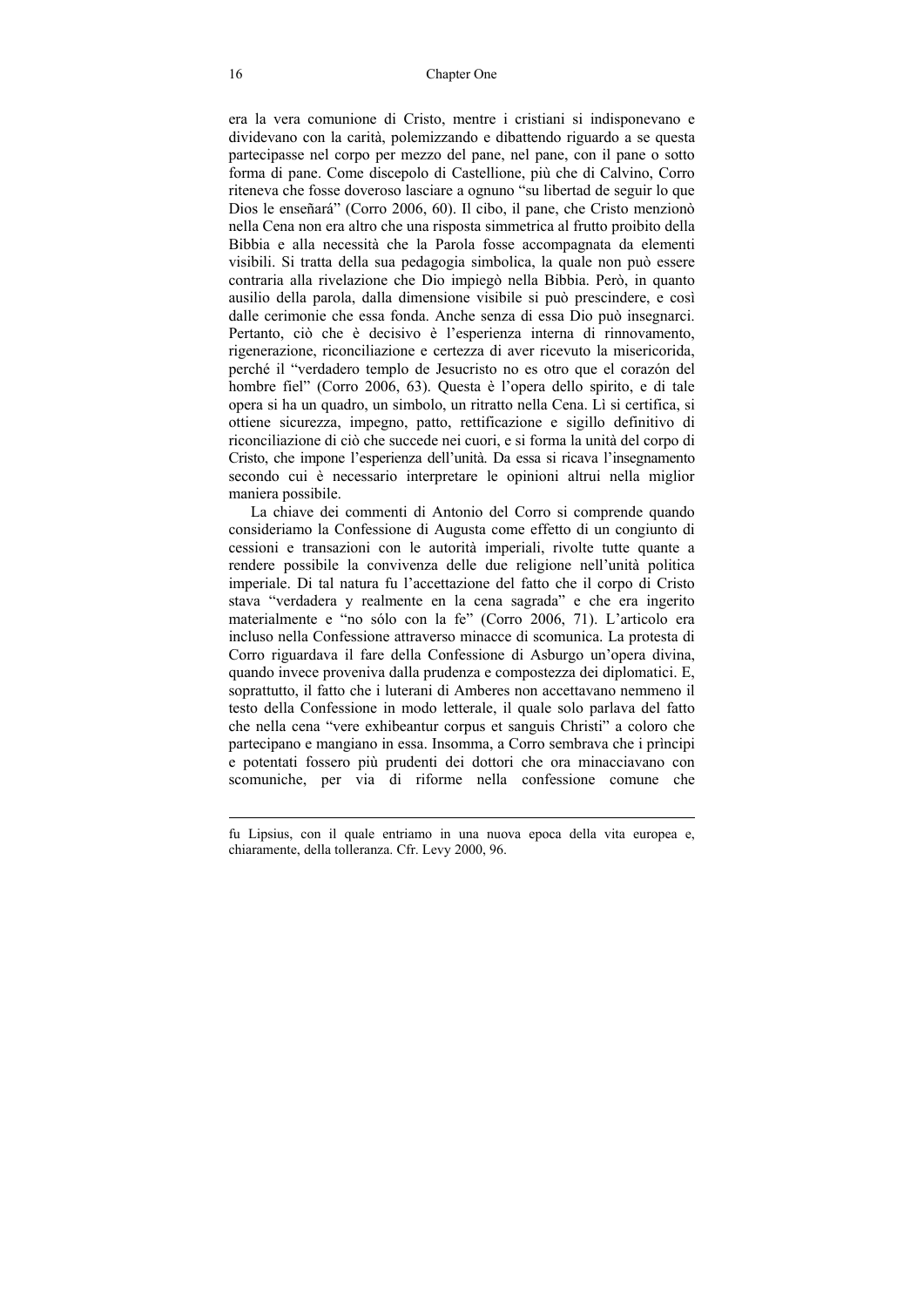soddisfacevano unicamente le loro ossessioni e che adesso deviavano gravemente dall'interpretazione originaria della Confessione di Asburgo. Questo è il significato della necessità di limitare la sua capacità di stabilire definizioni teologiche. Alla fine, Corro è d'accordo con Melantone, il quale vincola la partecipazione al corpo di Cristo "por la meditación de sus beneficios" e pertanto mediante un atto spirituale (Corro 2006, 79), benefici che Lutero ha concretizzato nella *certitudo salutis*. Cosicché la ragione data da Corro per detestare le parzialità interne al mondo riformato è che "el pueblo estaría en mayor libertad de conciencia y sería adorador de un solo Dios" (Corro 2006, 75).

A cosa si deve tale volontà d'imporre rituali concreti che falsificano lo spirito della Confessione di Asburgo e dell'intera riforma? Qual è la questione che, nel fondo, si sta giocando, e alla quale è tanto sensibile lo stesso Corro? Senza dubbio ce lo descrive questo passaggio, tanto rilevante dal punto di vista esistenziale. All'offrire un'adeguata interpretazione, aperta e spirituale, della Cena del Signore, come si fece a Francoforte, che si mostrò fedele alla Confessione di Asburgo, Corro sottolinea il fatto che ciò permise che "vivieran en paz los pobres extranjeros que estaban refugiados allí" (Corro 2006, 81). Questa è la chiave: tolleranza è garanzia di integrazione dei rifugiati, dei figli di Israele dispersi. Altrimenti, tra fazioni e sette, gli stranieri "non entraran en vuestras asambleas". È pertanto una manifestazione di potere e superbia, propria di "espíritu contenciones, arrogantes y llenos de felonía" (*ibidem*). Qui Corro smette di parlare dal punto di vista obiettivo ed esterno, come un analista, per mostrarsi coinvolto esistenzialmente. "Nos hacéis gran persecución", confessa questo viaggiatore, sempre sospettoso, mai tranquillo, mai sicuro. A partire da tale momento, il "nos" si presenta e si ripete per tutta la Lettera con frequenza. Tale coartazione a integrarsi in un gruppo con esigenze indebite è intollerabile per i perseguitati e rifugiati, perché significa essere costretti a formare parte di bande di amici e nemici che li lasciano ancor di più nella condizione d'indifesi. Se si neutralizzassero tali differenze e questioni, si seguirebbe una nuova forma di vita più sicura e cristiana. La pace politica non sarebbe altro che un riflesso della riconciliazione e amicizia cristiana.

Questo fa si che la posizione finale di Corro sia quella di togliere ai dottori il potere di guida e direzione della Chiesa. Tanto inferiore sará il dovere di adesione teologica di quest'ultima a posizioni speculative, quanto meno sará il potere in essa detenuto da pastori e dottori. Per questo sarà necessario che "los príncipes protestantes tomen bajo su protección y bajo sus alas las iglesias que nuestro Señor ha hecho nacer en estos Países Bajos" (Corro 2006, 85), senza escludere che intercedano presso il re di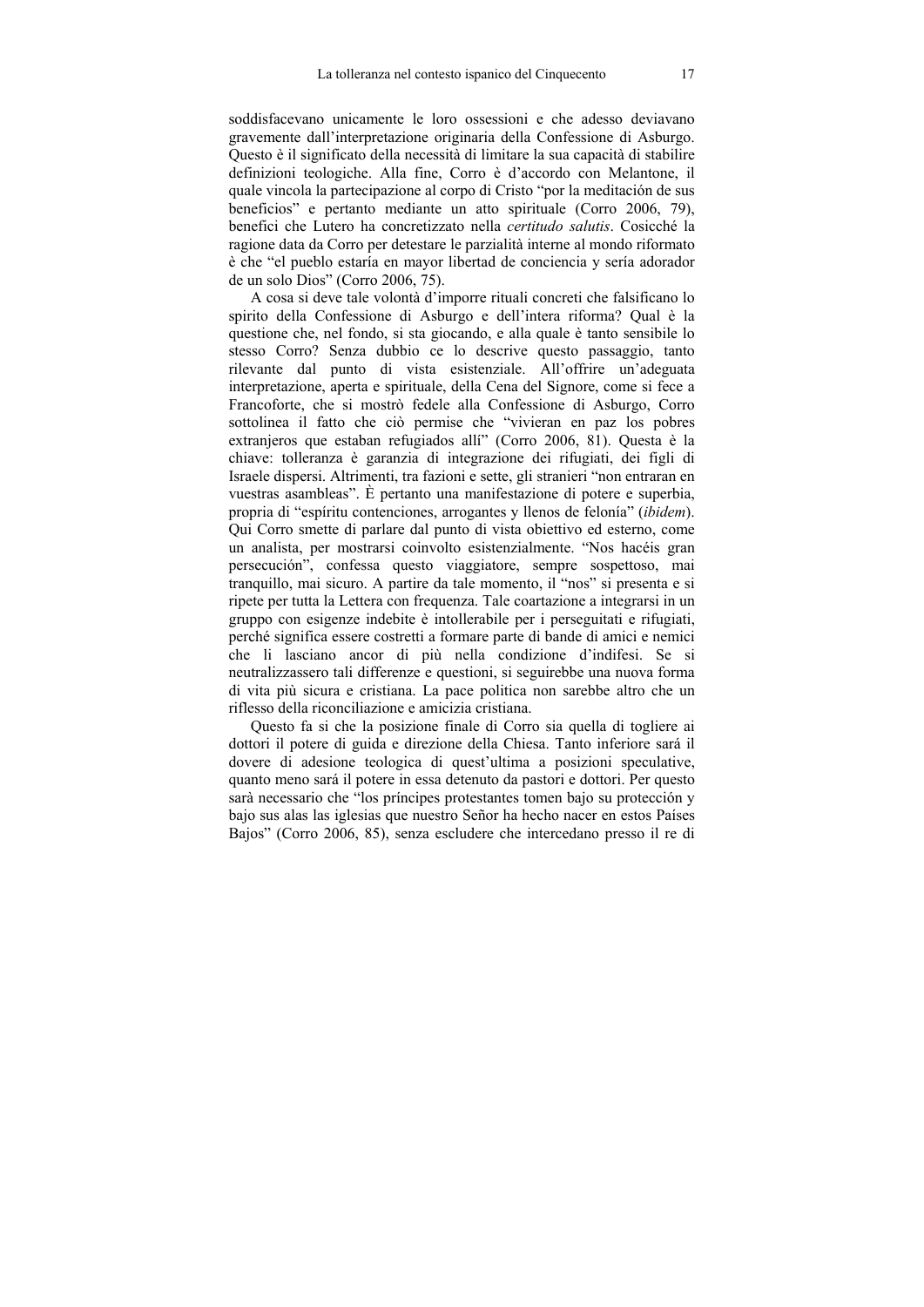Spagna perché questi protegga gli esclusi, gli emarginati, gli scomunicati. Le conseguenze di questo movimento sono stupefacenti e si ripercuotono in un significato della tolleranza che va oltre il regime che deve presiedere alla relazioni tra riformati. Adesso le conclusioni si espandono in direzione delle relazioni con il campo cattolico, e lo fanno con piena coscienza. In che misura ciò includa i cattolici romani è chiaro in questo passaggio: "Haciendo no obstante la guerra a los vicios, y no a los hombres que son criaturas de Dios, sean Papistas u otros" (Corro 2006, 86). L'argomento di Corro è chiaro. Nessuno scappa dalla superstizione per mezzo delle sue proprie forze, quanto piuttosto per la grazia e misericordia di Dio. Nessuno deve dimenticare che fino a poco tempo prima, tutti condividevano "la misma pocilga cenagosa hasta el mentón". L'invocazione cerca di porsi nei panni dei cattolici romani, qualcosa facile da immaginare. A partire da tale sostituzione mentale si dovrebbe seguire l'attitudine adeguata, la quale deve abbandonare la forma retorica della prima fase della Riforma, chiaramente combattiva, che non disprezzava i metodi ingiuriosi e oltraggianti, per far uso invece di un'attitudine esortativa e benevola: "Jamás por la vía en la que estamos será posible ganarles su corazón" (Corro 2006, 87). Corro intravide la *escalation* di tensione che sarebbe stata inevitabile qualora si fosse seguita questa prima fase. In verità, comprende che la costruzione della dicotomia amico/nemico non fa altro che rinforzare l'autoaffermazione delle parti e rendere immobili le posizioni. Soltanto la dolcezza e i metodi corretti possono unire le libertà. Tale doveva essere la seconda fase della Riforma, che implicava il non concentrarsi solo nella esclusività della *sola fides*, quanto piuttosto rendere manifesta l'ineludibilità della carità. Desiderava impedire che "haciendo la guerra contra los heréticos en la fe, no seamos heréticos contra la caridad" (Corro 2006, 92).

Di fatto, Corro si indirizzava verso una posizione difficile. Doveva mantenere in piedi le accuse teoriche dirette contro Roma, però doveva farlo in una maniera tale che non si giungesse alla differenza amico/nemico, qualcosa che a molti suoi compagni della Riforma sembrava inevitabile. Sono le guerre civili religiose ciò che si anticipa in questa lettera, la quale propone di dirigere la lotta teologica verso la riflessione e confronto di idee. Per mantenere l'equilibrio, Corro riteneva che non si dovesse allentare la pressione su Roma dal punto di vista oggettivo, però era necessario farlo senza accezioni personali e differenziando tra i semplici fedeli e le alte gerarchie ecclesiastiche romane. Si trattava di una retorica nuova, caratterizzata dalla "moderación, sobriedad y gravedad" (Corro 2006, 90) nella quale risultavano chiari gli argomenti di indole spirituale. Gli insulti e le offese erano mezzi in forte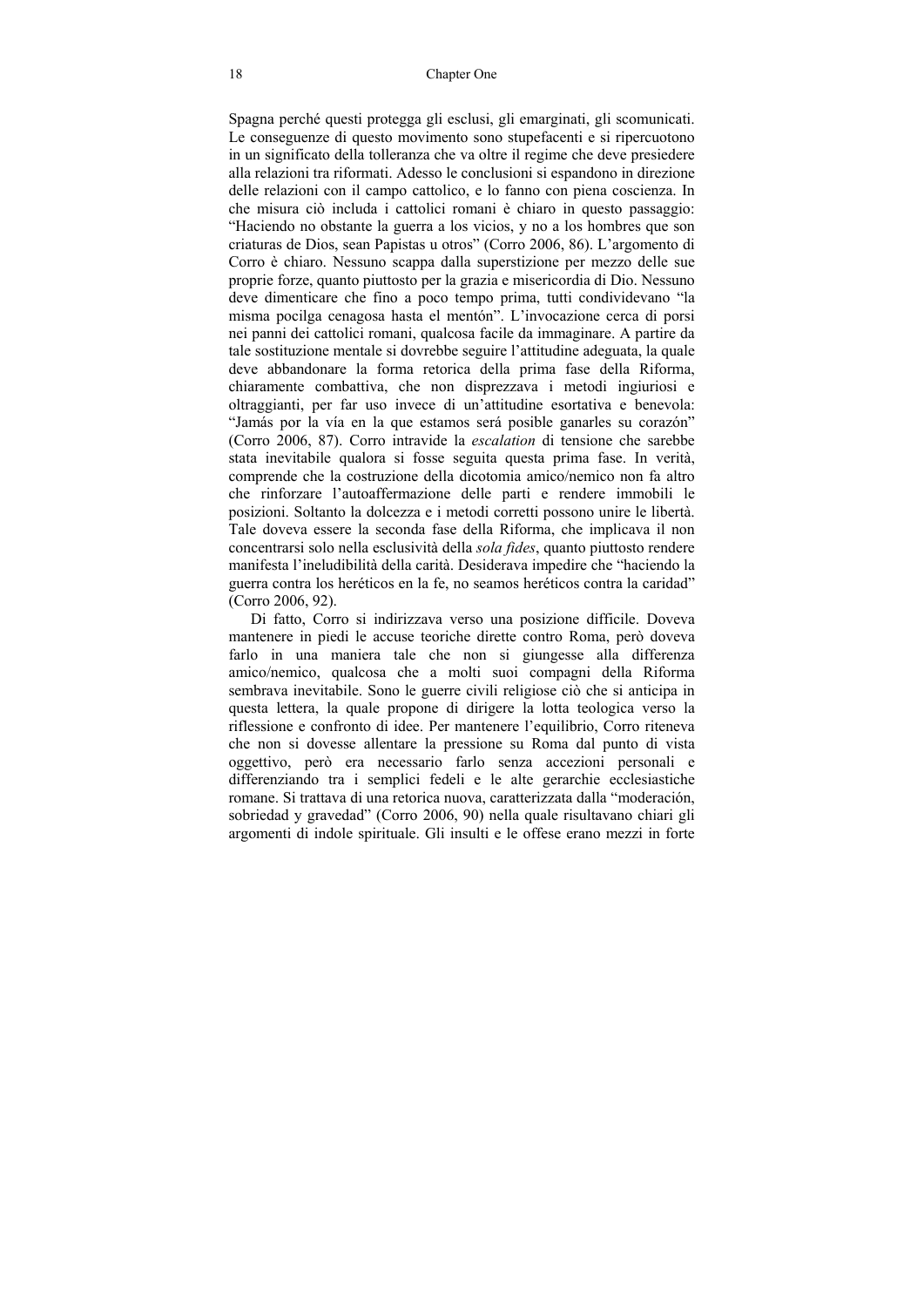contraddizione con questi fini. Chiaramente, era necessario fare proclami di fedeltà al magistrato civile. Il suo argomento era che tale aristocrazia della chiesa cattolica non avesse una vera religione e che per questo dovesse essere isolata tanto dai fedeli come dal magistrato perché era una minaccia per entrambi. Denunciare la prima e pazientare rispetto ai secondi, questo era lo schema: "si nos ultrajan, esforcémonos en honrarlos" (Corro 2006, 89). Questa è la posizione di Corro finanche nel caso in cui il magistrato politico si converta in tiranno. Vi è una strategia in questo, che comincia a farsi strada in Inghilterra e in Francia: l'aristocrazia ecclesiastica romana e i suoi alleati, gli ordini religiosi, devono essere smossi dalla loro posizione arrogante e dominante esattamente dal potere civile, perché rappresentano una elite pericolosa tanto per il governante come per il popolo. Però è necessario evitare una guerra popolare tra cattolici e riformati. Il linguaggio della guerra è presente nell'argomentazione del Corro, il quale percepisce la linea di forza che soggiace alla propria epoca storica (Corro 2006, 92). Per questo crede di dover porre in primo piano il linguaggio della pace: "En suma, esforcémonos en vivir en paz los unos con los otros, ya sean de la religión Romana o reformada" (Corro 2006, 90). Corro, come Castellione, difende una tolleranza preventiva, anteriore alle guerre di religione e alla notte di San Bartolomeo, una tolleranza militante, riformata, però fiduciosa nella superiorità delle armi spirituali della nuova forma di comprendere la religione; una militanza coerente, che conosce dall'interno che la dominazione di tale cattolicismo esterno e autoritario è debole e malata e che il tempo che si concede alla libertà e all'educazione è a favore del suo superamento. Per questo, se si accetta il carattere centrale della liberta di coscienza, è necessario concederla ai fedeli cattolici. Un paolinismo esemplare, che deriva dalla speciale posizione del popolo converso in Spagna e dalla sterile politica della discriminazione violenta che tale popolo ha sofferto, si apre la strada in Corro, che con parole vibranti afferma:

Amemos a todos, ayudemos a todos, abracemos a todos, y soportemos las ignorancias y flaquezas de todos. Porque vale más fallar en este respecto que hacernos jueces de las conciencias de otro y dar sentencias de condenación contra los que no concuerdan con nosotros (Corro 2006, 90).

 Nella strenua difesa del proprio pensiero politico Corro rifà suo il vecchio sottofondo del pensiero giudeo, capace di disarmarsi e di fidarsi di Dio. Da questa posizione, gli importa poco che i suoi correligionari pensino che abbia indebolito la fermezza della sua lotta.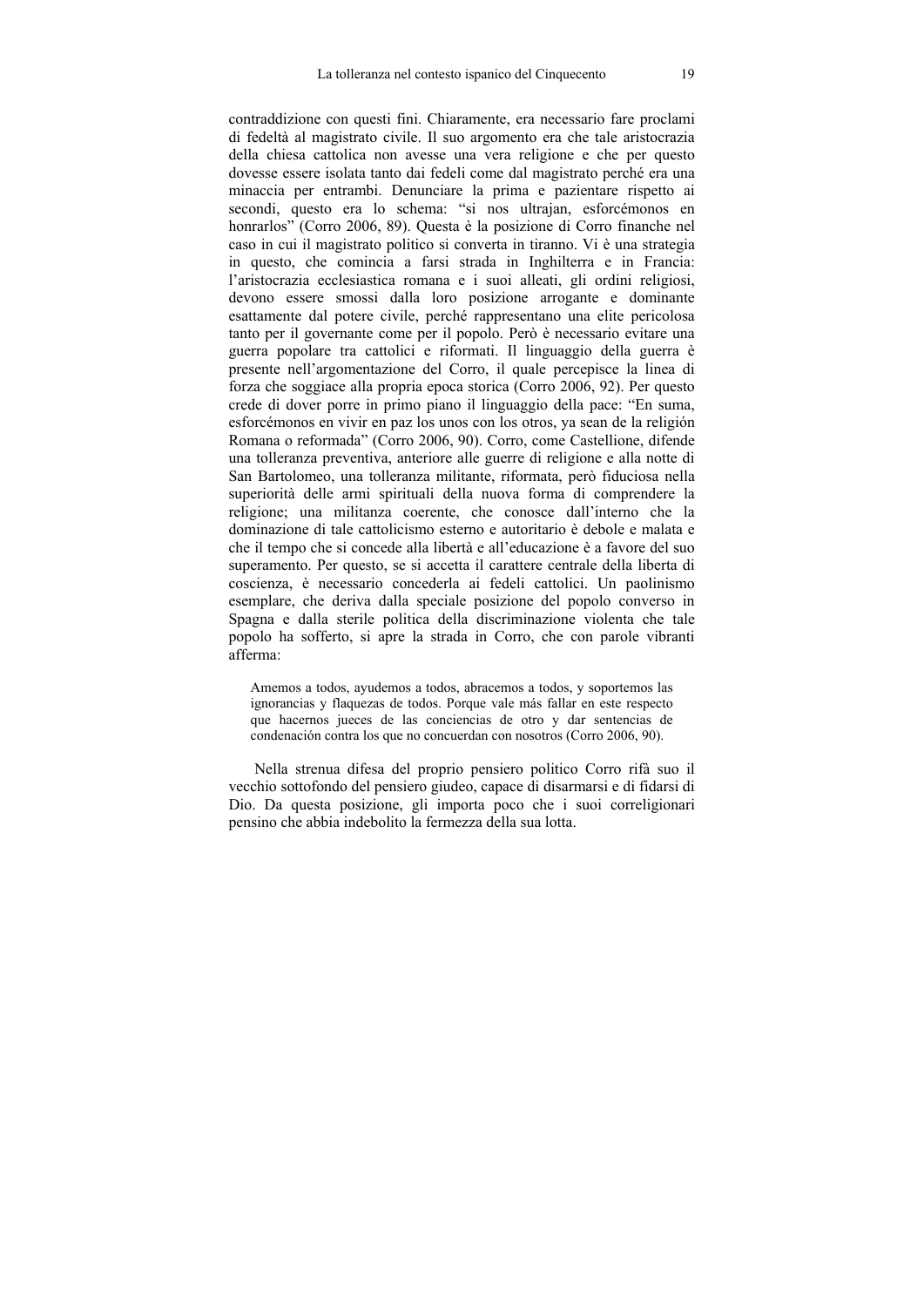Possiamo dire che Corro ha rappresentato con la sua teoria, molto tempo prima della sua comparsa, la posizione dell'Illuminismo, la quale adatta a coloro che ne sono oggetti, il ritmo e l'intensità della lotta per l'emancipazione. Senza dubbio, Corro è convinto del fatto che vi sia un eccesso di prove a favore della sua causa e che siano sufficienti la pazienza e la libertà perché si possa vincere la battaglia storica. Il suo progetto di tradurre la Bibbia al castigliano implica che, una volta concessagli la possibilità di accedere alla parola, perfino il più semplice dei fedeli si lascerà persuadere dalla forza dello Spirito. Per questo è tanto importante conquistare un luogo: il permesso del magistrato civile per generare tale spazio minimo di libertà. Ciò che si presuppone è che tutti siano cristiani, luterani, calvinisti e romani, e che da tutti si possa apprendere quando si lasciano in libertà le coscienze. Tale uguaglianza di base, che tutti possano riunirsi "en la asamblea de nuestros señor Jesús" (Corro 2006, 91) è il fondamento della tolleranza e non c'è da sorprendersi che in tal modo si arrivi a riflettere sul tentativo di costruire una Amberes pluriconfessionale, nella quale la guerra civile delle comunità si disattiva mediante la competizione esclusivamente spirituale tra di loro. Non è lecito odiare per difendere la religione: tale è l'indole del nuovo imperativo di carità. Corro si situa così nella preistoria della *familia caritatis* e un testo come quello che segue ben potrebbe servirgli di ispirazione: "muchos ponen gran diligencia en mantener l'integridad de su fe con una total desaparición de la virtud de la caridad" (Corro 2006, 92). Poco dopo afferma che deve salvaguardarsi la "unión cristiana y caritativa". Ciò che è taciuto nella posizione di Corro è la fiducia estrema nella capacità del Libro di fondare una supercomunità unificata che possa permettersi libertà di interpretazione, a condizione che sia protetta da un magistrato civile neutrale, rafforzato nella sua autorità e nella sua capacità di reclamare obbedienza proprio a partire da questo beneficio di liberare e proteggere la coscienza dei fedeli. Cosìcche, in un certo modo, Corro previde un ordine di relazioni tra l'autorità civile e il mondo della religione, ques'ultimo organizzato in collettivi tolleranti, disarmati della scomunica e del potere dell'inquisizione, regolati per mezzo dell'imperativo centrale della carità e impegnati nella ricerca della verità. Insomma, comunità che assomigliano più a scuole talmudiche che a chiese istituzionali, e che si relazionano con un magistrato che si caratterizza per l'adesione agli stessi principi cristiani.

Questa comprensione della divisione dei poteri è ciò che fece entrare in conflitto Corro con le comunità riformate politicamente organizzate. Però è difficile fare a meno dell'idea che, nel fondo, le distinte posizioni obbedivano a tradizioni politiche differenti. Ginevra e le città svizzere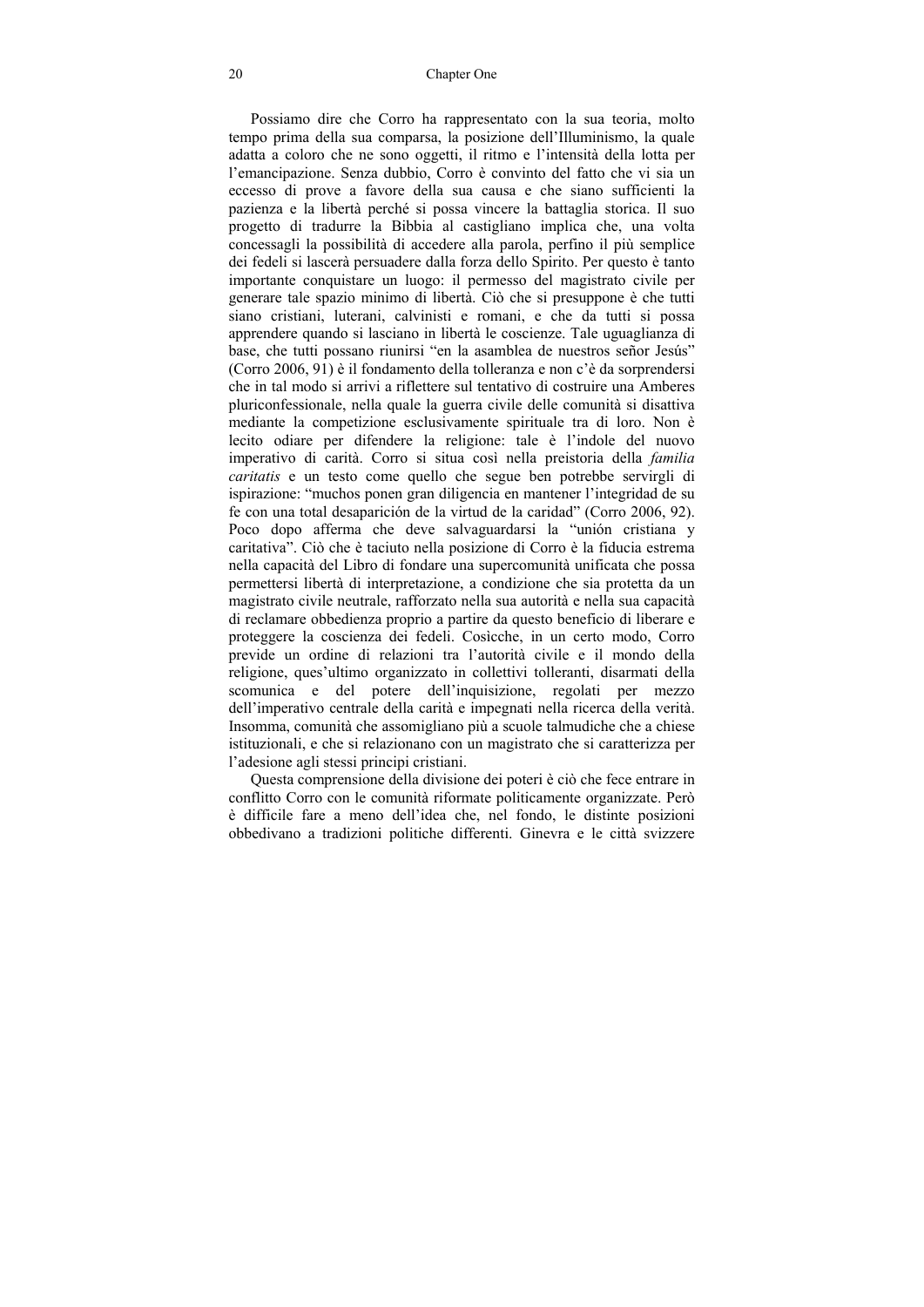dovevano irrobustire la loro indipendenza politica rispetto al loro ordine religioso e non potevano permettersi una eterogeneità religiosa ampia tra le loro file. Città come Amberes, che erano amministrate da un re cattolico, però alla frontiera del mondo riformato, non erano tanto inclini a difendere l'indipendenza politica, quanto piuttosto a mantenere la pace nella frontiera tra questi mondi diversi. Per queste città, la pluralità religiosa non solo era inevitabile, ma anche benefica. E a questo risponde la posizione di Corro che in certo modo obbedisce alla politica di Orange, che ancora esplora la possibilità di essere fedele sia alla sua città che al suo re, e che solo può intraprendere questo cammino se disattiva la guerra civile religiosa. Alla fine ciò non si poté ottenere. Per questo Corro si vide costretto a includere nelle strategie di tolleranza il mondo cattolico e i suoi poteri. Lo sforzo di organizzare uno spazio di tolleranza naufragò perché ciò era di fatto inevitabile. Corro qui non sembra provenire da un'altra esperienza e da un altro contesto, e i suoi desideri ci sembrano astratti perché rappresentano l'uomo che non entra in connessione con le forze reali della storia. Gli europei avevano un'esperienza molto vicina e recente delle lotte tra imperatore e papato, tra signori imperiali e l'autorità imperiale, tra i signori cattolici e i protestanti, insomma, coloro che alla esperienza della fede univano uno sguardo politico attento sulla natura e indole delle forze in lotta, sapevano che la *escalation* era inevitabile. Rispetto all'esercito di Alba che entrava a Bruxelles, Corro conosceva soltanto il passato di persecuzione ancestrale di ogni spagnolo e la sua ingente capacità di resistenza passiva e di fiducia assoluta nell'Assoluto. Alla fine dei conti, Filippo II era il suo re. Però i popoli del nord avevano una storia di lotte e non dimenticavano le loro regole. I tempi della tolleranza, che implicavano una autorità civile indiscutibile, non erano ancora arrivati. L'autorità civile ancora doveva essere decisa, tra le altre ragioni, in virtù di questioni di fede.

#### **Opere citate**

- Augustijn, Cornelis. *Erasmo de Rotterdam. Vida y Obra*. Barcelona: Crítica, 1990.
- Bernhard, Jan-Andrea**.** *Konsolidierung des reformierten Bekenntnisses im Reich der Stephanskrone***.** Göttingen: Vandenhoeck & Ruprecht, 2015.
- Braekman, Émile. "Guy de Brès et les réformés des Pays-Bas à l'heure du choix: Évêque ou Synode?" *Bulletin de la Société Royale du Protestantisme Belge* 108 (1992).
- Castellione, Sébastien. *De haereticis, an sint persequendi et omnino quomodo sit cum eius agendum*. Genève: Droz, 1954.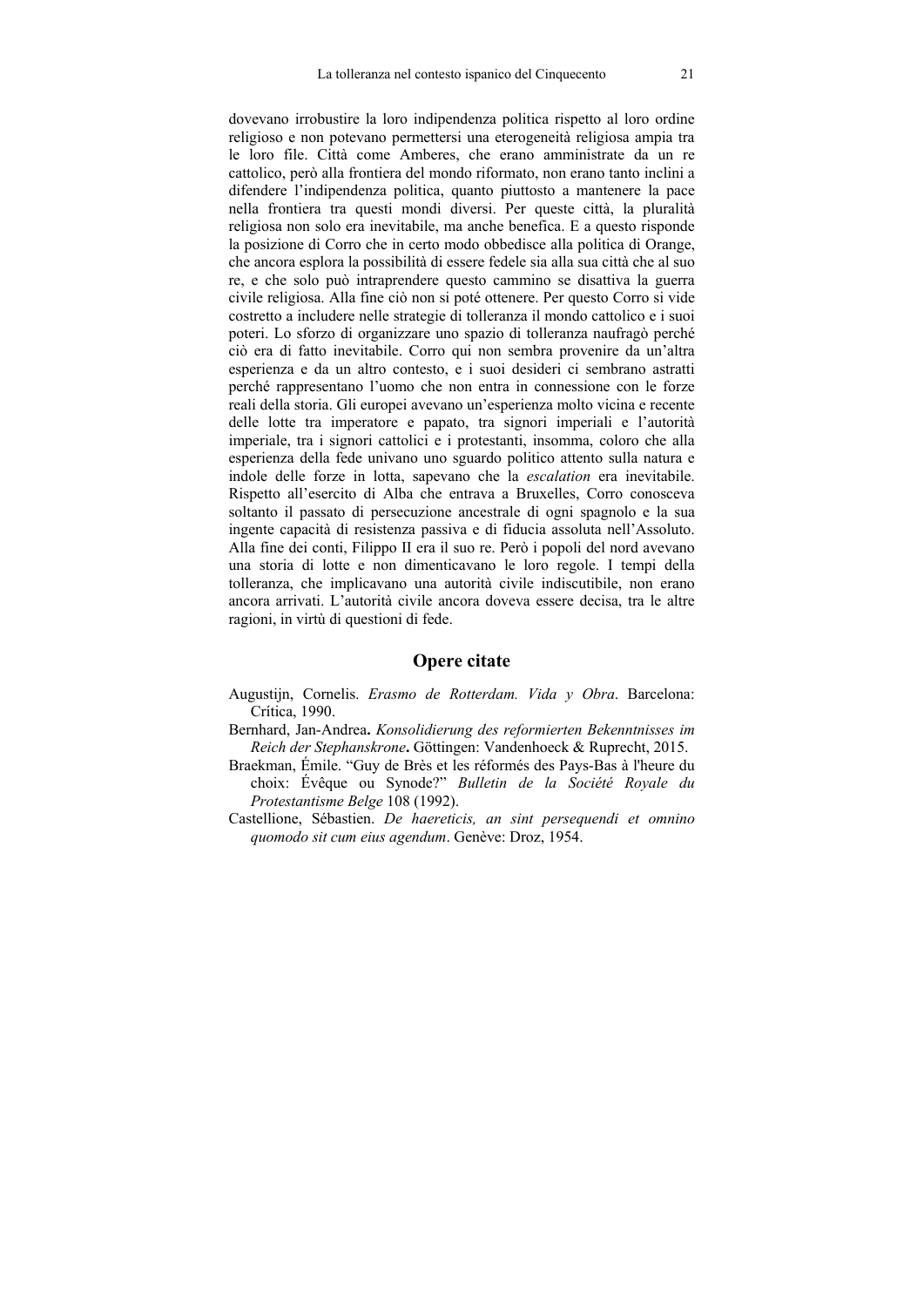- Corro, Antonio del. *Carta a los pastores luteranos de Amberes; Carta a Felipe II; Carta a Casiodoro de Reina; Exposición de la Obra de Dios*. Alcalà de Guadaíra: MAD, 2006.
- —. 2010. *Diálogo teológico en el que expone la epístola del apóstol San Pablo a los romanos*. Sevilla: Eduforma.
- Fernández, Luis Gil et alii, *La cultura española en la Edad Moderna*. Madrid: Istmo, 2004.
- García Nieto, José. *El Renacimiento y la otra España*. Genève: Droz, 1997.
- Horowitz, Maryanne. "La religion de Jean Bodin reconsidérée: Le marrane comme modèle de la tolérance." In *Jean Bodin*, Actes du colloque interdisciplinaire, Angers, 24-27 mai 1984, 201-213. Angers: Presses Universitaires d'Angers, 1985.
- Koepke, Adam. *Historische Nachricht von dem vor zweihundert Jahren berühmten und verruffenen Schlesischen Edelmann Herr Gaspar Schwenckfeld von Ossing, samt beygefügter Anzahl seiner Schriften*, Ragoczn, 1744
- Leppin, Volker—Wien, Ulrich A. (eds). *Konfessionsbildung und Konfessionskultur in Siebenbürgen in der Frühe Neuzeit*. Stuttgart: Steiner, 2005.
- Levy, A. H. T. "The relationship of Stoicism and scepticism: Justus Lipsius." In *Humanism and Early Modern Philosophy*, edited by J. Kraye, M. W. F. Stone, 91-106. London: Routledge, 2000.
- Márquez, Antonio. "Quintana, Servet y los Alumbrados", *Argensola: Revista de Ciencias Sociales del Instituto de Estudios Altoaragoneses* 102 (1989): 181-190.
- O'Malley, Charles Donald. *Jacopo Aconcio*. Roma: Edizione di Storia e Letteratura, 1955.
- Rivera, Antonio. *El humanismo de la reforma española: teología y concordia en Antonio del Corro*. In Corro 2006, 12-48.
- Tarantino, Giovanni. *Lo scrittoio di Anthony Collins (1676-1729): i libri e i tempi di un libero pensatore*. Milano: Angeli, 2004.
- Vermilius, Petro Martyr. *Dialogus de utraque in Christo natura quomodo coeant in unam Christi personam inseparabilem*. Zurich: Froschouerus, 1561.
- Williams, George H. *La reforma radical. Mexico*: FCE, 1983.
- Young, M. *The Life and Times of Aonio Paleario, or a History of the Italian Reformers in the Sixteenth Century*. London: Bell and Daldy, 1860.
- Zuidema, Jason. *Peter Martyr Vermigli (1499-1562) and the Outward Instruments of Divine Grace*, Göttingen: Vandenhoeck, 2008.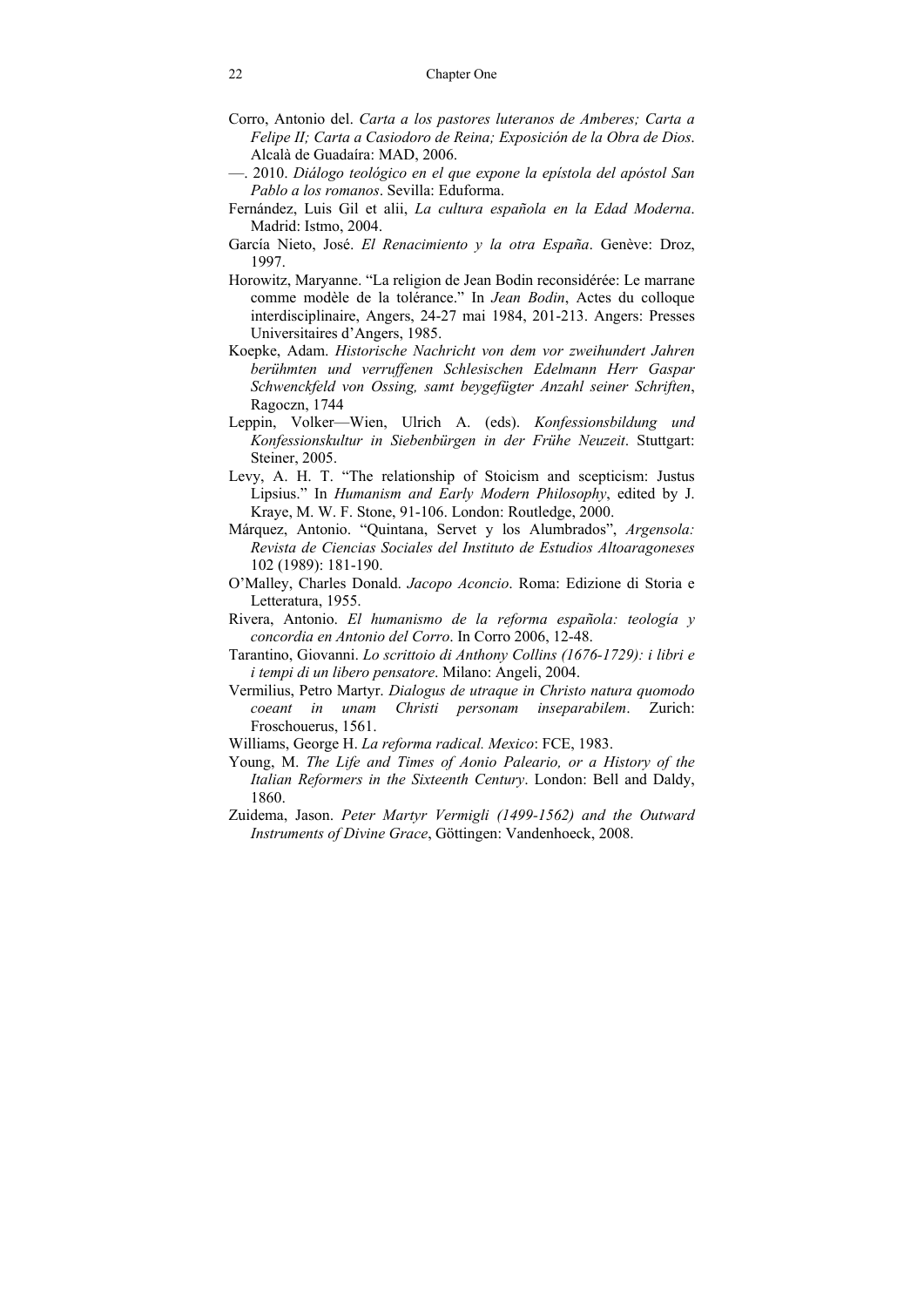## CHAPTER TWO

## A TOLERATION OF THE ENLIGHTENMENT: FROM LIMITING STATE POWER TO EMPOWERING CITIZENS

### JUDITH VEGA

Seventeenth-century philosopher Baruch Spinoza, defending the right to freedom of thought, stipulated that, while citizens may not *act* against the sovereign, as this would go against the rule of law,

this is not the case with thinking, judging, and consequently, with speaking, too, provided one does no more than express or communicate one's opinion, defending it through rational conviction alone, not through deceit, anger, hatred, or the will to effect such changes in the state as he himself decides. (Spinoza 1991, 293)

Reading this quotation, one is tempted to suspect a clash of civilisations between the tolerant commonwealth Spinoza envisioned and present-day European public culture. In Spinoza's Enlightenment ideal of toleration, a tolerant republic is to be attended by a certain public selfrestraint on the side of critical speakers, whereas a pervasive contemporary defence of tolerance connects tolerance to an apology, or even advocacy, of unrestrained individual self-expression.<sup>1</sup>

As the quotation indicates, this current notion of toleration cannot protest a position safeguarding *the* Western legacy. Whether the goal of a tolerant society is to somehow promote or protect an individualised right

<sup>&</sup>lt;sup>1</sup> Although the cry "we are Charlie," massively vented in France and elsewhere after the 2015 murderous attack on journalists of the French satirical weekly *Charlie Hebdo*, may be ascribed various significations, among which compassion with the victims and a mere outcry against terrorist violence, it also represents one expression of this notion. The slogan epitomises support of a "right to insult' as a necessary part of endorsing a tolerant society.